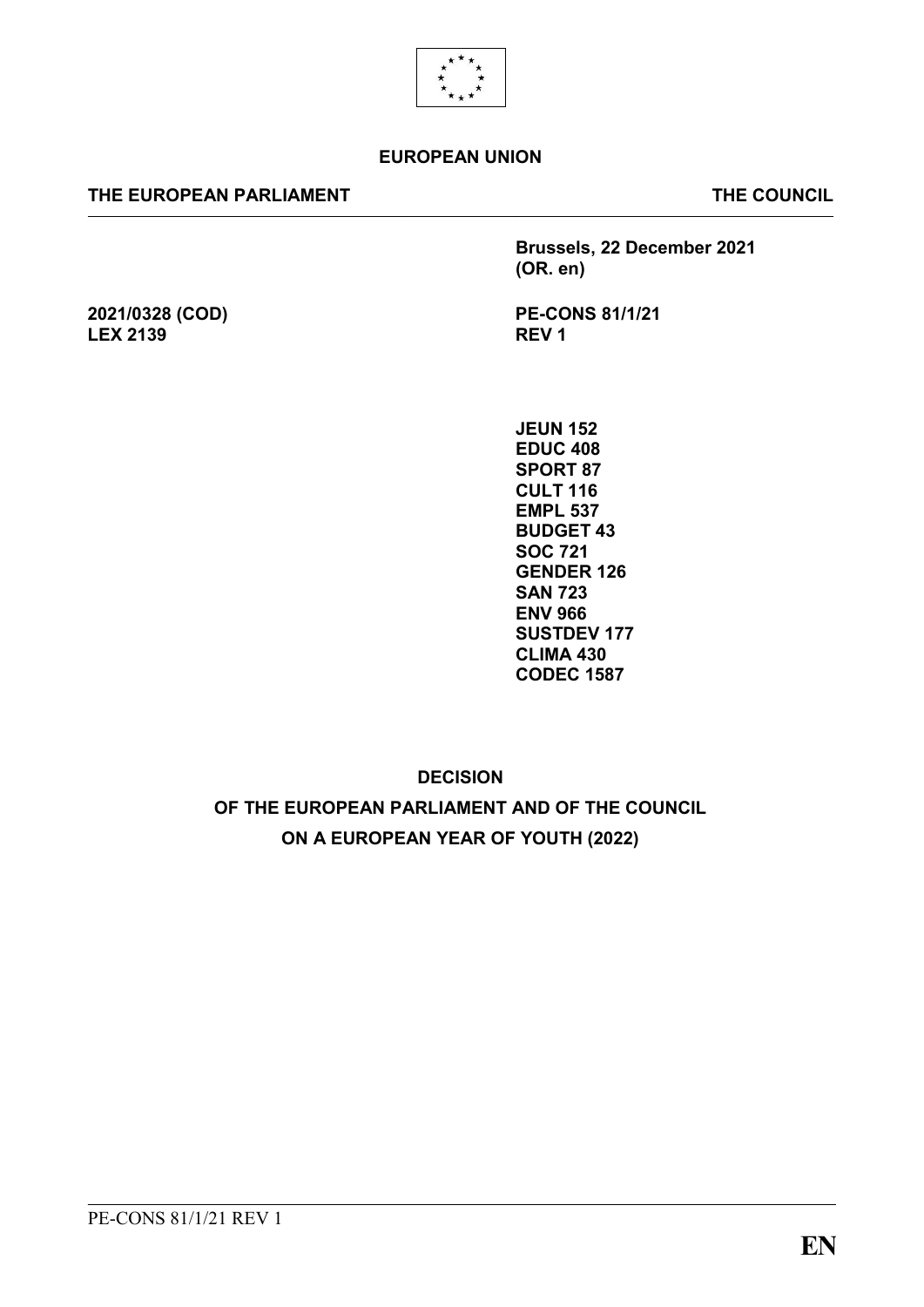# **DECISION (EU) 2021/… OF THE EUROPEAN PARLIAMENT AND OF THE COUNCIL**

## **of 22 December 2021**

## **on a European Year of Youth (2022)**

# **(Text with EEA relevance)**

# THE EUROPEAN PARLIAMENT AND THE COUNCIL OF THE EUROPEAN UNION,

Having regard to the Treaty on the Functioning of the European Union, and in particular Articles  $165(4)$  and  $166(4)$  thereof,

Having regard to the proposal from the European Commission,

After transmission of the draft legislative act to the national parliaments,

Having regard to the opinion of the European Economic and Social Committee**<sup>1</sup>** ,

After consulting the Committee of the Regions,

Acting in accordance with the ordinary legislative procedure**<sup>2</sup>** ,

<sup>&</sup>lt;sup>1</sup> Opinion of 8 December 2021 (not yet published in the Official Journal).

**<sup>2</sup>** Position of the European Parliament of 14 December 2021 (not yet published in the Official Journal) and decision of the Council of 20 December 2021.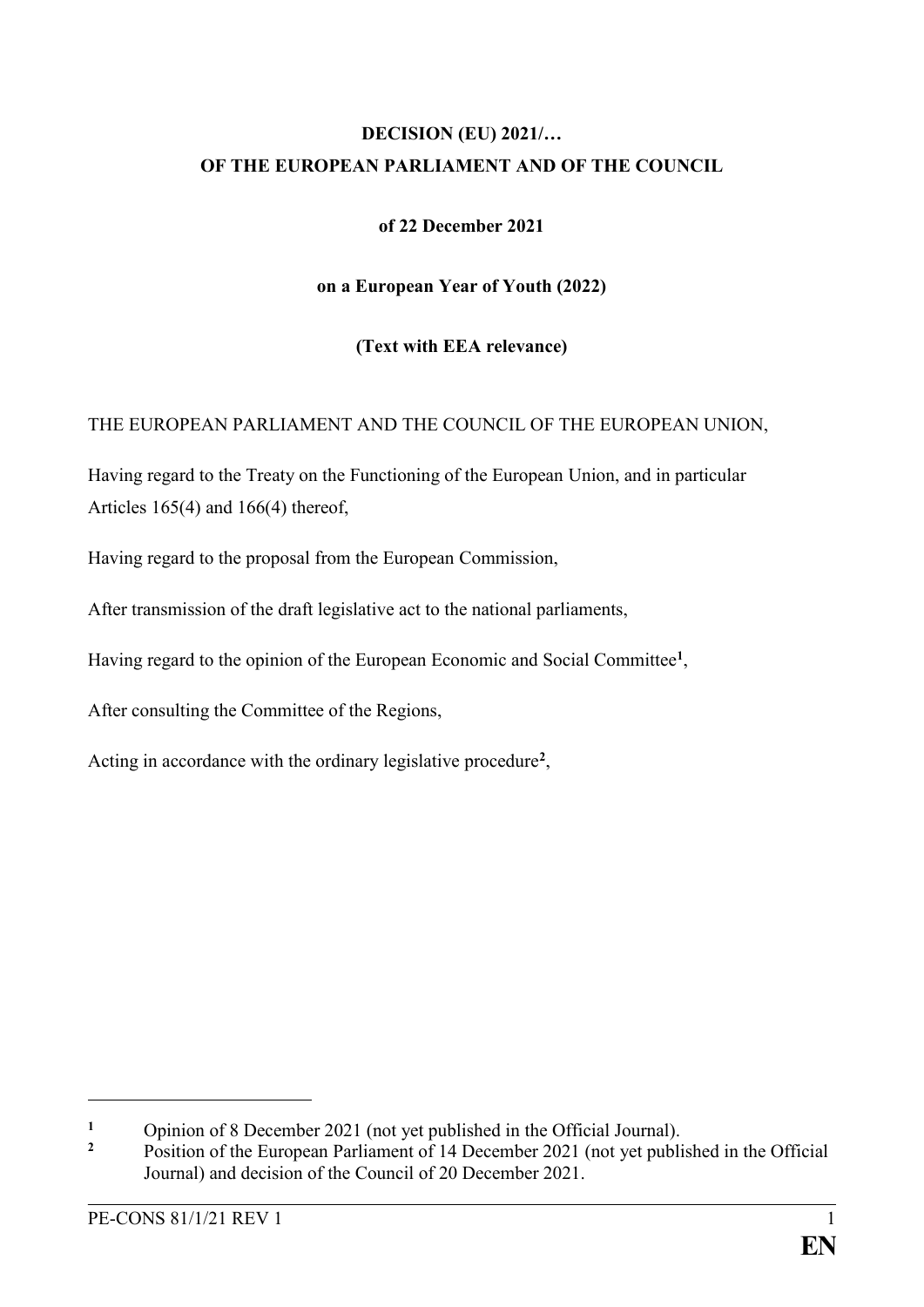#### Whereas:

- (1) Article 165(2) of the Treaty on the Functioning of the European Union (TFEU) provides that Union action is to be aimed at, *inter alia*, encouraging the participation of young people in democratic life in Europe.
- (2) In the Bratislava Roadmap of 16 September 2016, the 27 Heads of State or Government committed to 'provide better opportunities for youth', in particular by means of Union support for Member States in fighting youth unemployment and enhanced Union programmes dedicated to youth.
- (3) In the Rome Declaration of 25 March 2017, the leaders of the 27 Member States and of the European Council, the European Parliament and the Commission pledged to work towards 'a Union where young people receive the best education and training and can study and find jobs across the continent'.
- (4) The 2019-2027 European Union Youth Strategy, based on the Council Resolution of 26 November 2018**<sup>1</sup>** , recognises that young people are the architects of their own lives, contribute to positive change in society and enrich the Union's ambitions. It also recognises that youth policy can contribute to creating a space in which young people are able to seize opportunities and relate to Union values. Previous European Years, such as the 2021 European Year of Rail, the 2018 European Year of Cultural Heritage, the 2013-2014 European Year of Citizens and the 2011 European Year of Volunteering, offer valuable experience which should inform future efforts to engage and empower young people to shape their future and the future of Europe.

**<sup>1</sup>** OJ C 456, 18.12.2018, p. 1.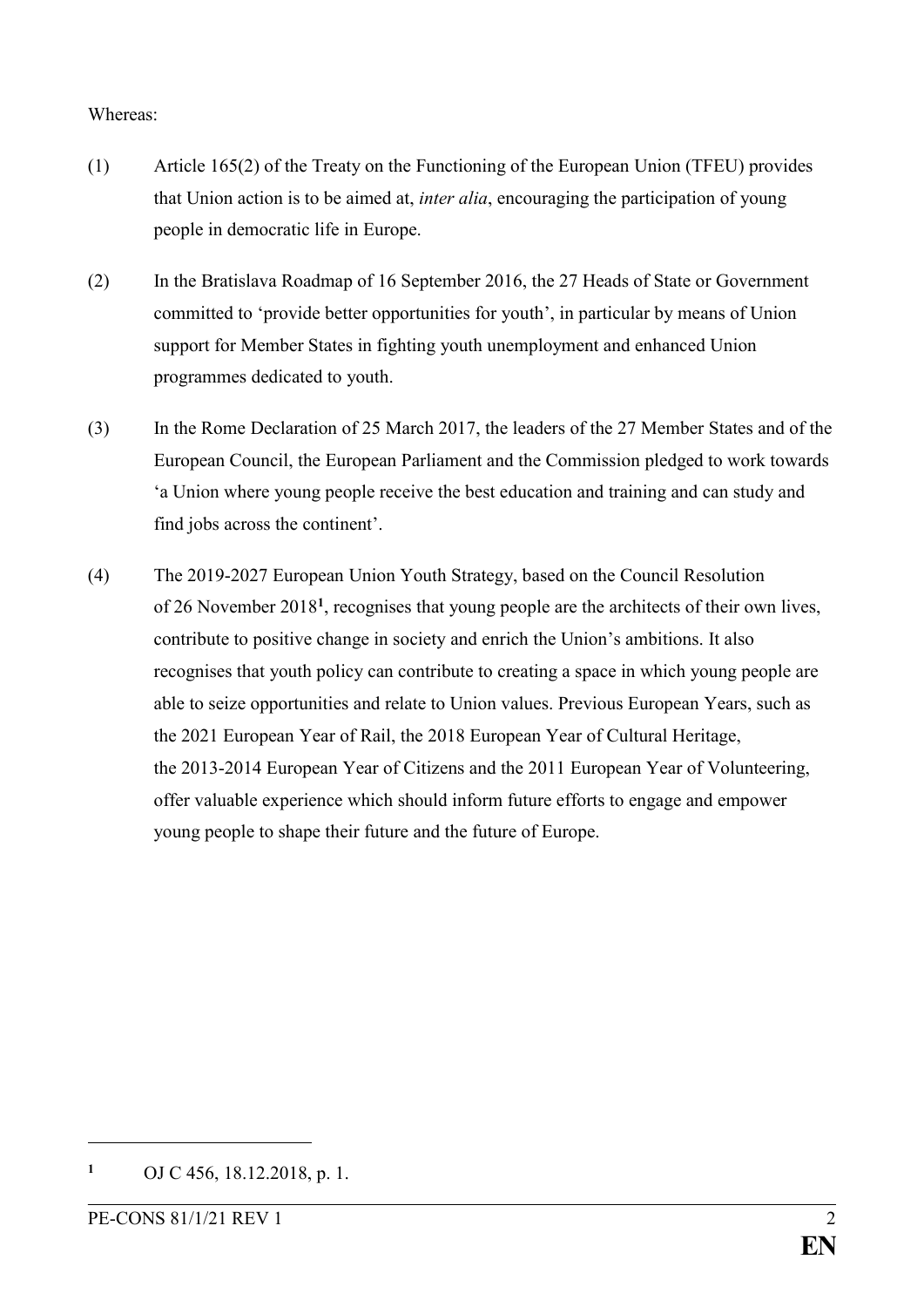- (5) NextGenerationEU, established by Regulation (EU) 2021/241 of the European Parliament and of the Council**<sup>1</sup>** , ensures the acceleration of the green and digital transition and provides the possibility to collectively emerge stronger from the COVID-19 pandemic. NextGenerationEU re-opens perspectives full of opportunities for young people, including quality jobs and adapting to social change. The Union aims for young people to be fully on board in the rollout of NextGenerationEU, enhancing their role in the green and digital transition.
- (6) The President of the Commission announced in her State of the Union address of 15 September 2021 that the Commission would propose to make 2022 the European Year of Youth (the 'European Year'). Highlighting the confidence that she draws for Europe's future from the inspiration provided by Europe's young people, the President of the Commission added that 'if we are to shape our Union in their mould, young people must be able to shape Europe's future'. Europe needs the vision, engagement and participation of all young people to build a better future, and Europe needs to give young people opportunities for the future, a future that is greener, more digital and more inclusive. This is why the President proposed 'a year dedicated to empowering those who have dedicated so much to others'.
- (7) The European Year should trigger a reflection process on the future of youth and their active participation in building the future of Europe. For that reason, youth policies should be mainstreamed through all relevant Union policies.

**<sup>1</sup>** Regulation (EU) 2021/241 of the European Parliament and of the Council of 12 February 2021 establishing the Recovery and Resilience Facility (OJ L 57, 18.2.2021, p. 17).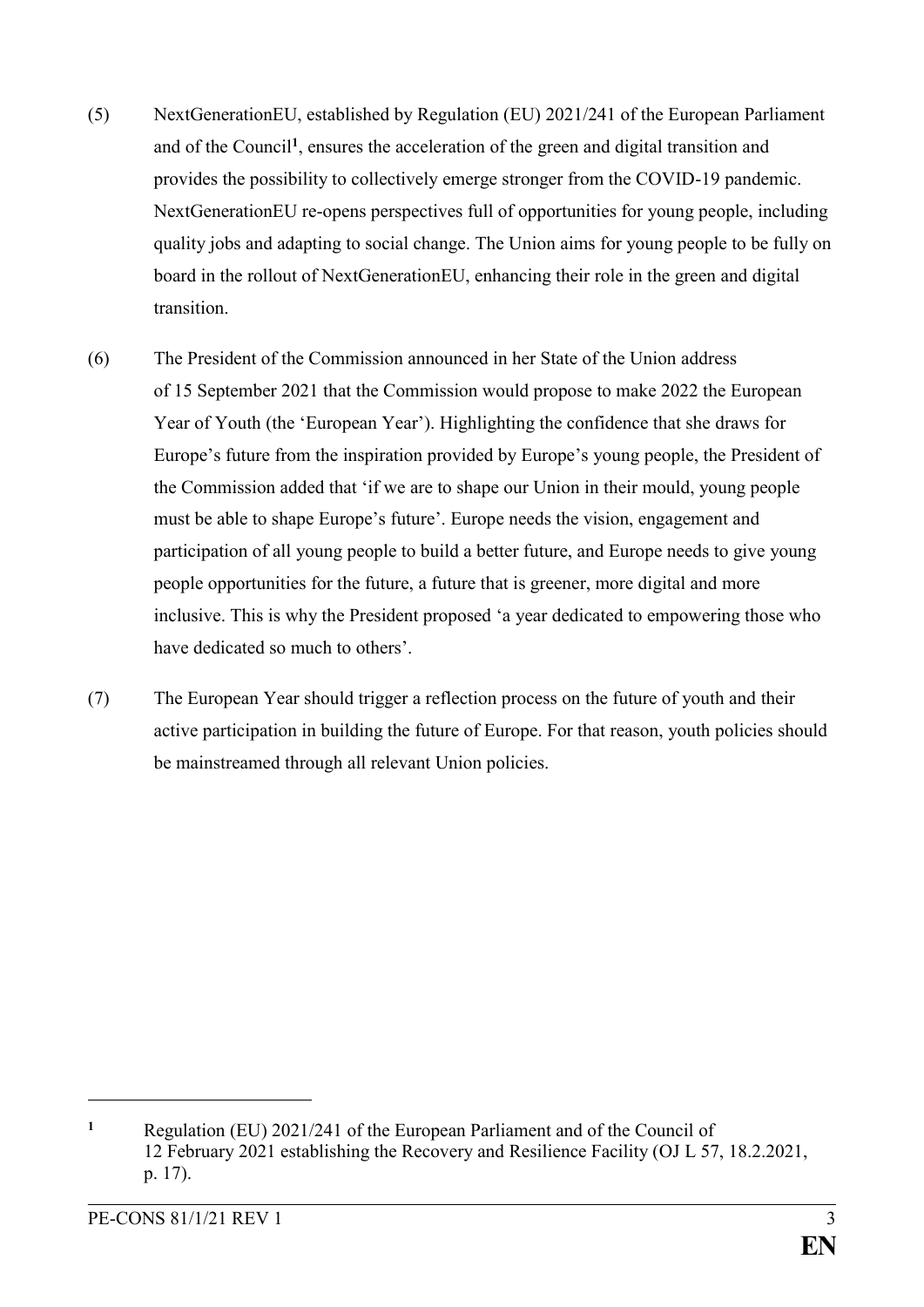(8) The active participation of young people in democratic processes is crucial for the present and the future of Europe and its democratic societies. In line with the Council conclusions of 1 December 2020 on fostering democratic awareness and democratic engagement among young people in Europe**<sup>1</sup>** and of 21 June 2021 on strengthening the multilevel governance when promoting the participation of young people in decision-making processes**<sup>2</sup>** , the communication of the Commission of 3 December 2020 on the European democracy action plan and the resolution of the European Parliament of 11 November 2015 on the reform of the electoral law of the European Union**<sup>3</sup>** , the European Year therefore aims to boost the active involvement of young people in Europe's democratic life, including by supporting participation activities for young people from diverse backgrounds in processes such as the Conference on the Future of Europe, promoting civic engagement and volunteering initiatives, thereby raising awareness of Union values and fundamental rights and European history and culture, bringing together young people and decision-makers at local, regional, national and Union levels and contributing to the process of European integration.

<sup>&</sup>lt;sup>1</sup> OJ C 415, 1.12.2020, p. 16.<br><sup>2</sup> OJ C 241, 21.6.2021, p. 3.

<sup>&</sup>lt;sup>2</sup> OJ C 241, 21.6.2021, p. 3.<br>3 OJ C 266, 27.10.2017, p. 7.

**<sup>3</sup>** OJ C 366, 27.10.2017, p. 7.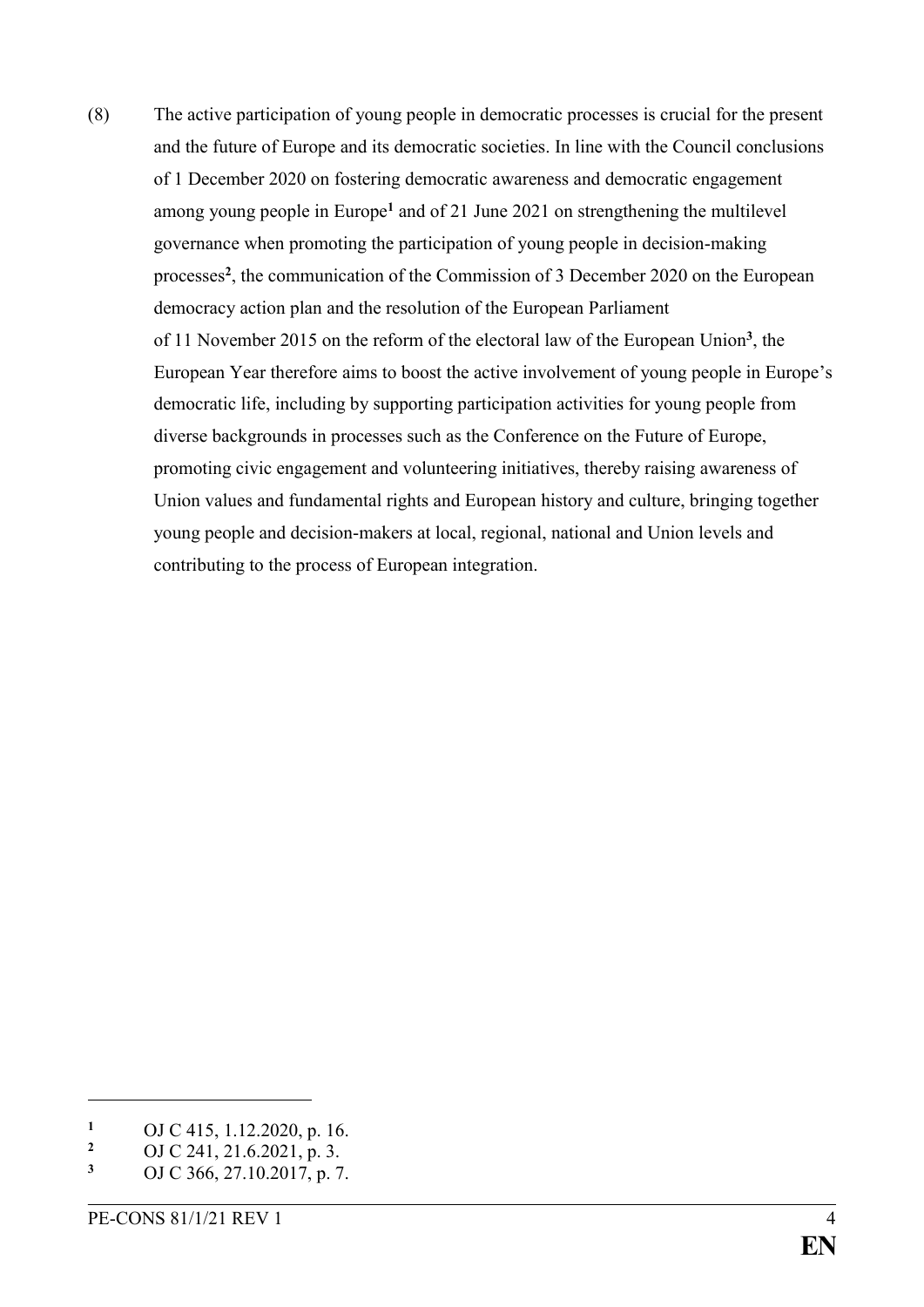- (9) The United Nations resolution of 25 September 2015 entitled 'Transforming our World: the 2030 Agenda for Sustainable Development' (the '2030 Agenda') recognised the essential role of young people as change makers on the international scene and stated that young people need to be supported 'to channel their infinite capacities for activism into the creation of a better world'. The European Year is a concrete contribution to the 2030 Agenda, which highlights that 'children and young women and men are critical agents of change', and should provide further impetus for the implementation of the 2030 Agenda, the road to sustainable development, and the capacity of young people to shape the present and the future, not only of the Union, but also of Union partner countries and of our planet as a whole.
- (10) In line with the Council conclusions of 5 June 2020 on Youth in external action, stressing the contribution of young generations to building stronger, more legitimate, peaceful and democratic societies, the European Year should contribute to strengthening youth participation in the Union's external action across all policies, to creating new opportunities for education, learning and exchanges, to developing partnerships and dialogue between young people from the Union and partner countries, including the Eastern Partnership, the Western Balkans and the Southern Neighbourhood, to capitalising on existing platforms for youth dialogue and partnerships such as the AU-EU Youth Cooperation Hub and the Union's Youth Sounding Board and to increasing the role of youth engagement in strategic communication and public diplomacy action.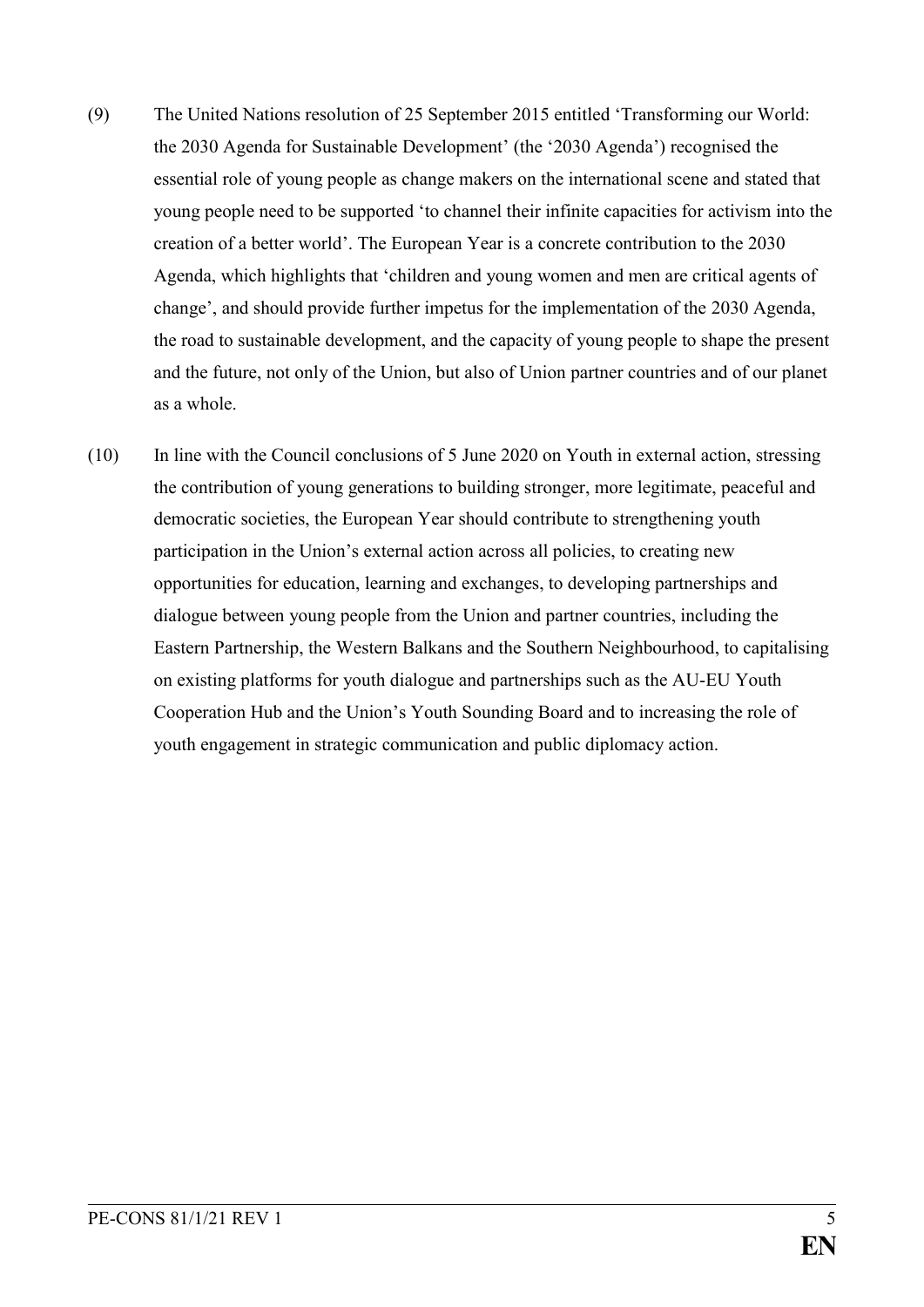- (11) The European Youth Goals, which are an integral part of the 2019-2027 European Union Youth Strategy and which have been developed by young people for the benefit of young people under the EU Youth Dialogue process, are a testament to the eagerness of many young Europeans to participate in defining the direction in which the development of the Union should go.
- (12) The European Year should boost the successful implementation of Principle 1 of the European Pillar of Social Rights**<sup>1</sup>** , which highlights that 'everyone has the right to quality and inclusive education, training and life-long learning'. In that respect, the European Year should help to make noticeable progress towards achieving, by 2025, the European Education Area, which aims to stimulate young people in their personal, social and professional fulfilment and foster citizenship education by creating a genuine European space of learning and removing barriers to the automatic mutual recognition of degrees, qualifications and periods of learning in the Union. The European Year should consider young people's social situation and well-being. The European Year should contribute to the successful implementation of Principle 3 of the European Pillar of Social Rights, which highlights that 'everyone has the right to equal treatment and opportunities regarding employment, social protection, education, and access to goods and services available to the public'.

**<sup>1</sup>** OJ C 428, 13.12.2017, p. 10.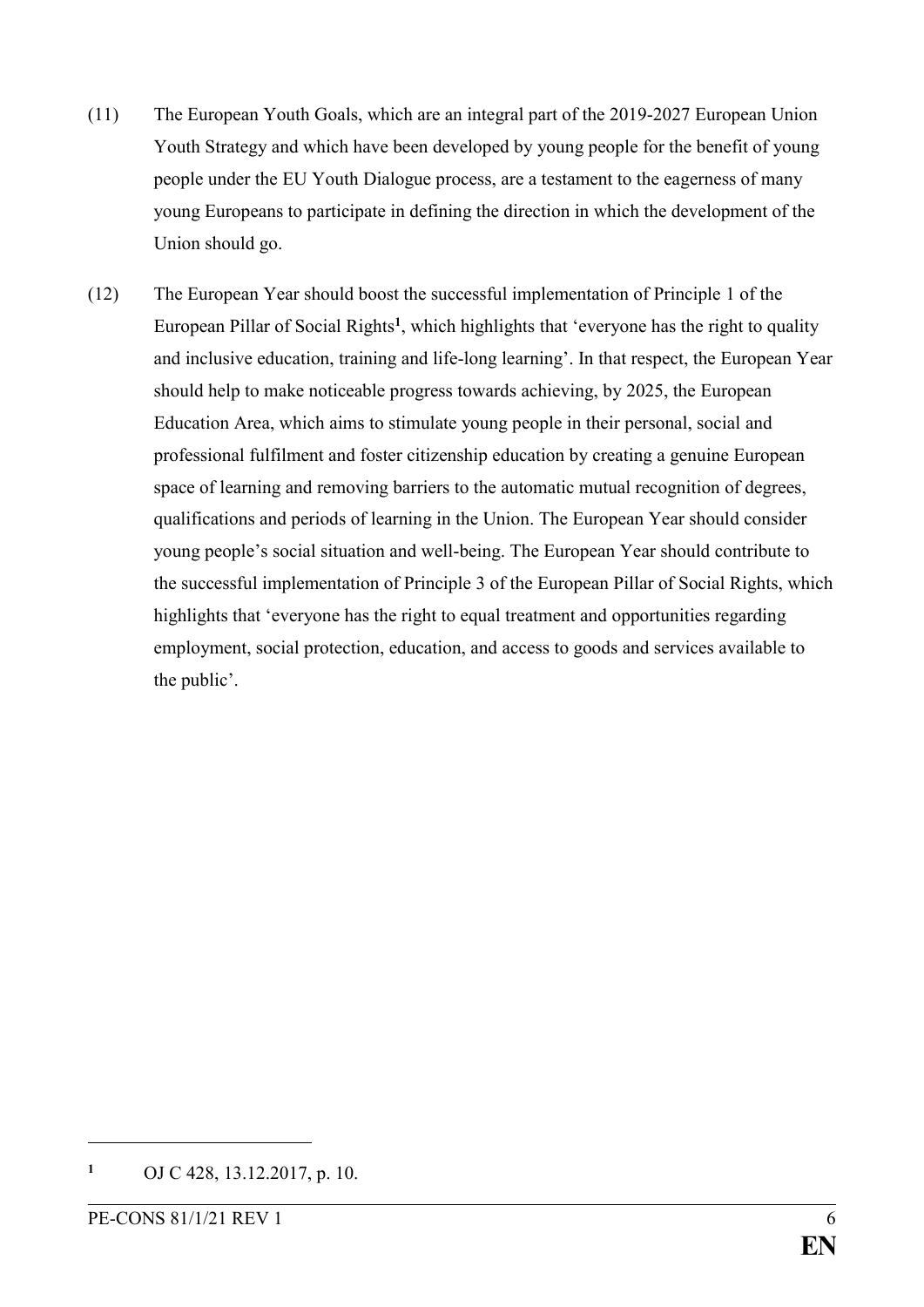(13) The European Year should support the Union's efforts to expand employment opportunities for young people as part of the recovery plan following the COVID-19 pandemic as stated in the resolution of the European Parliament of 8 October 2020 on the Youth Guarantee**<sup>1</sup>** , which underlined that lockdown measures have caused a sudden disruption to young people's formal and non-formal education, as well as to informal learning, traineeships, internships, apprenticeships and jobs, and have affected young people's income, earning potential and well-being, including their health, and in particular their mental health. In both that resolution and its resolution of 17 December 2020 on a strong social Europe for Just Transitions**<sup>2</sup>** , the European Parliament condemned the practice of unpaid internships when not related to the acquisition of educational qualifications as a form of exploitation of young workers and a violation of their rights. In its resolution of 17 December 2020, the European Parliament called on the Commission to put forward a legal framework for an effective and enforceable ban on such unpaid internships, traineeships and apprenticeships.

<sup>&</sup>lt;sup>1</sup> OJ C 395, 29.9.2021, p. 101.

**<sup>2</sup>** OJ C 445, 29.10.2021, p. 75.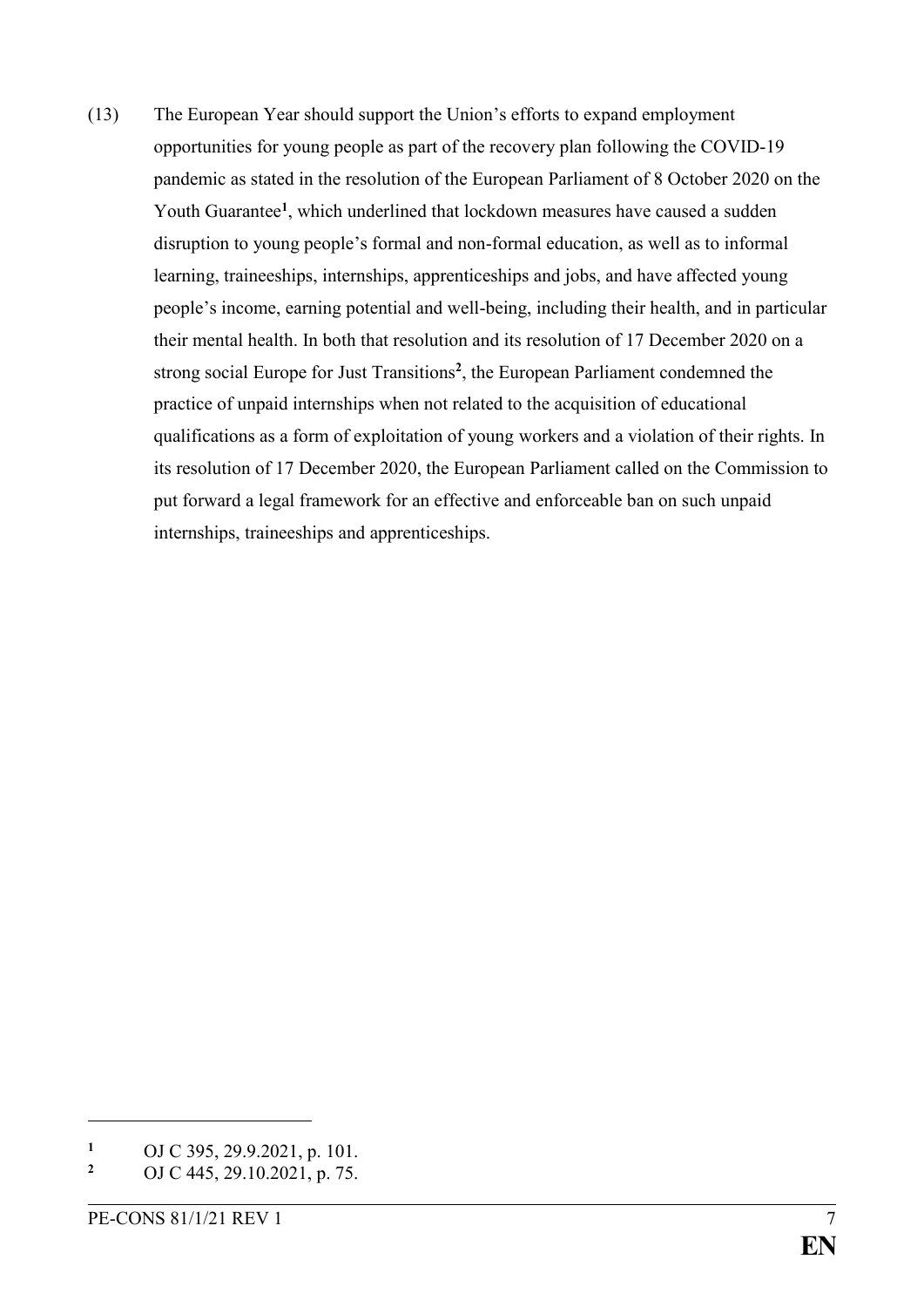- (14) The European Year should provide further impetus for the creation of quality youth employment opportunities under the Youth Employment Support initiative, including through the Council Recommendation of 30 October 2020 on a reinforced Youth Guarantee**<sup>1</sup>** and the new Aim, Learn, Master, Achieve (ALMA) initiative proposed by the Commission to be implemented under the European Social Fund Plus established by Regulation (EU) 2021/1057 of the European Parliament and of the Council**<sup>2</sup>** . The ALMA initiative should be a cross-border youth mobility scheme for disadvantaged people who are not in employment, education or training.
- (15) The European Year should contribute to the recognition of youth work and to the objectives of the resolution of the Council of 1 December 2020 on the Framework for establishing a European Youth Work Agenda**<sup>3</sup>** (the 'European Youth Work Agenda') and the Bonn process, and thus contribute to strengthening youth work structures, in order to make them sustainable and more resilient in all parts of the Union, and cross-border cooperation. The European Year should also promote the validation of competences acquired through non-formal and informal learning, including through youth work, while recognising the high value of learning in youth work alongside formal education and the need to strengthen the partnership between youth work and formal education.

**<sup>1</sup>** Council Recommendation of 30 October 2020 on A Bridge to Jobs – Reinforcing the Youth Guarantee and replacing the Council Recommendation of 22 April 2013 on establishing a Youth Guarantee (OJ C 372, 4.11.2020, p. 1).

**<sup>2</sup>** Regulation (EU) 2021/1057 of the European Parliament and of the Council of 24 June 2021 establishing the European Social Fund Plus (ESF+) and repealing Regulation (EU) No 1296/2013 (OJ L 231, 30.6.2021, p. 21).

**<sup>3</sup>** OJ C 415, 1.12.2020, p. 1.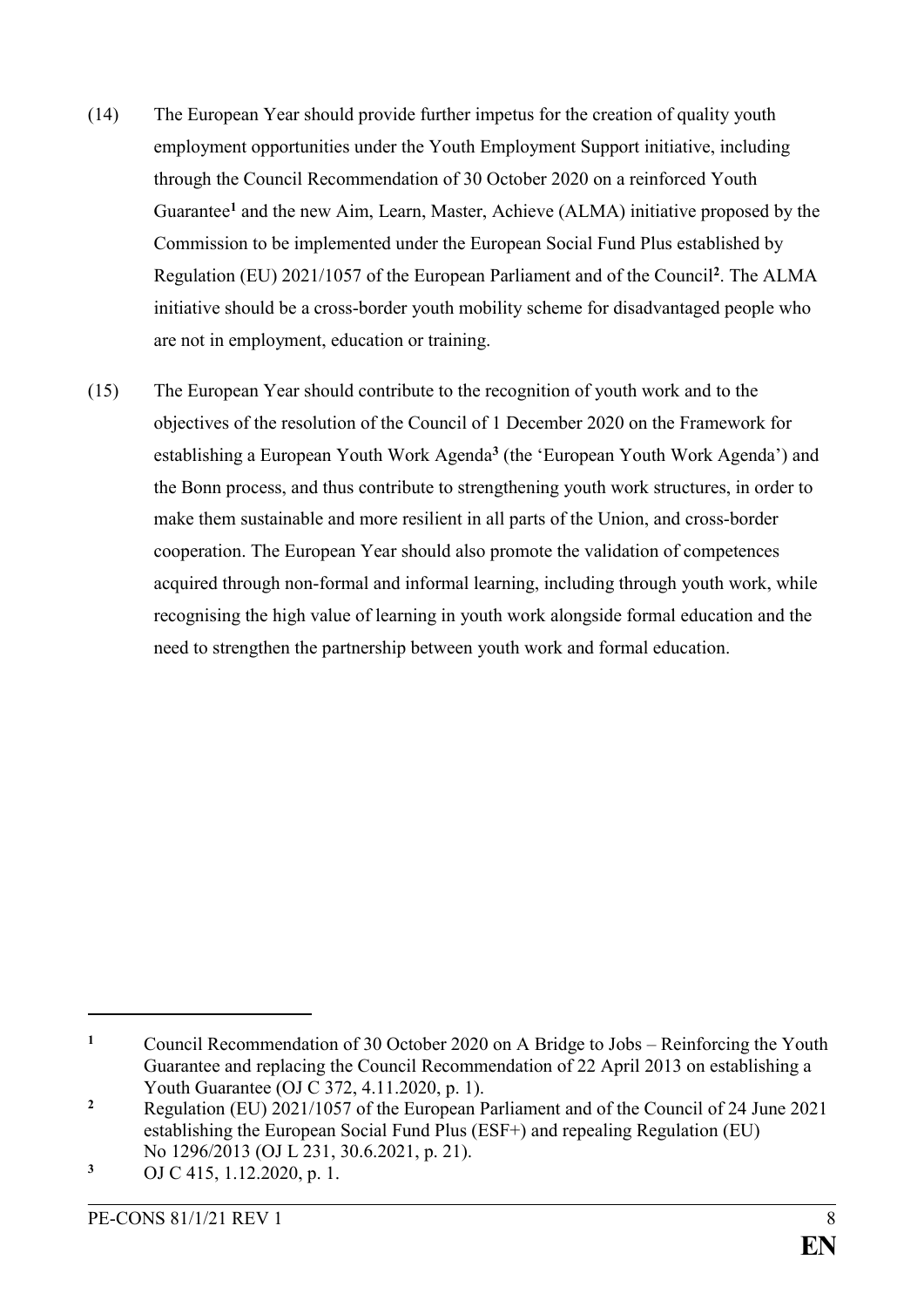- (16) In its resolution of 10 February 2021 on the impact of COVID-19 on youth and on sport**<sup>1</sup>** , the European Parliament underlined the particularly acute impact that the COVID-19 pandemic has had on young people not in education, employment, or training and highlighted the need to tackle the problems faced by young people from vulnerable groups, including young people with disabilities. It also noted that youth unemployment and poverty had risen steadily since the COVID-19 outbreak of the pandemic and urged the Commission and the Member States to take all the necessary measures to counter the disastrous effects on youth employment. It also recalled the role of volunteering in developing life and work skills for young people and considered that the European Solidarity Corps, established by Regulation (EU) 2021/888 of the European Parliament and of the Council**<sup>2</sup>** , could help young people to broaden their opportunities beyond their local realities.
- (17) The COVID-19 pandemic has had a deep social and economic impact on our society as a whole and has led to an unprecedented increase in mental health issues, particularly among young people. Therefore, the European Year should promote the discussion and development of sustainable solutions, including preventive measures, to help tackle those challenges.

<u>.</u>

<sup>&</sup>lt;sup>1</sup> OJ C 465, 17.11.2021, p. 82.

**<sup>2</sup>** Regulation (EU) 2021/888 of the European Parliament and of the Council of 20 May 2021 establishing the European Solidarity Corps Programme and repealing Regulations (EU) 2018/1475 and (EU) No 375/2014 (OJ L 202, 8.6.2021, p. 32).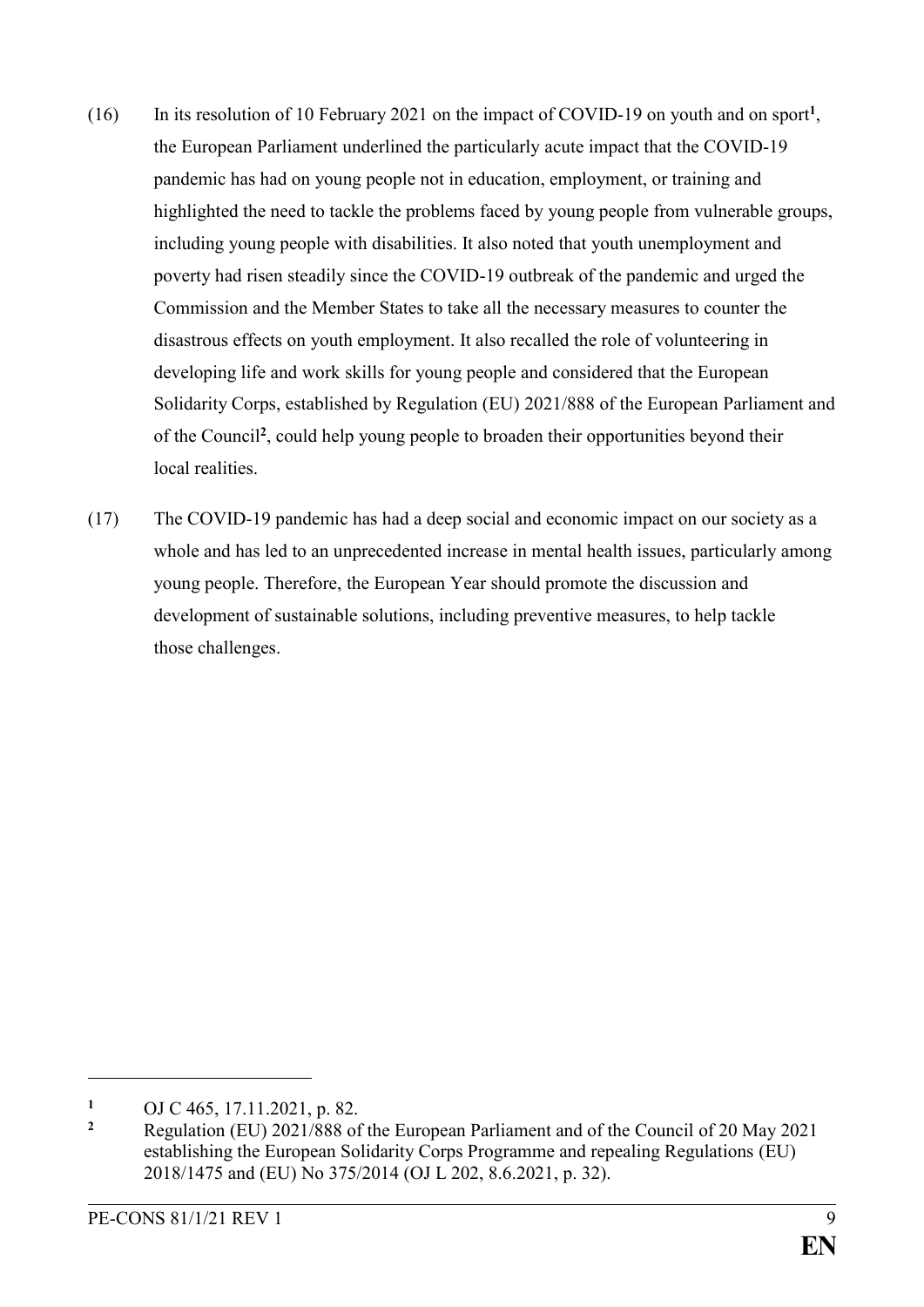- (18) The European Year should support giving effect to the European Youth Work Agenda and the Council conclusions of 5 June 2019 on Young People and the Future of Work**<sup>1</sup>** , of 10 December 2019 on digital youth work**<sup>2</sup>** and of 7 December 2017 on smart youth work**<sup>3</sup>** .
- (19) Reflecting the importance of tackling climate and nature crises in accordance with the Union's commitments to implement the Paris Agreement adopted under the United Nations Framework Convention on Climate Change<sup>4</sup> (the 'Paris Agreement'), and to achieve the United Nations Sustainable Development Goals and the European Consensus on Development, the European Year should contribute to mainstreaming climate- and nature-related actions and to the implementation of the objectives set out in the communication of the Commission of 11 December 2019 entitled 'The European Green Deal' in a fair and inclusive manner, Horizon Europe missions, as set out in Regulation (EU) 2021/695 of the European Parliament and of the Council**<sup>5</sup>** , and the Fit for 55 package set out in the communication of the Commission of 14 July 2021 entitled '"Fit for 55": delivering the EU's 2030 Climate Target on the way to climate neutrality', in particular by encouraging young people to formulate their own initiatives and creative ideas on achieving the relevant targets, thereby recognising the creative and innovative potential and abilities of young people.

- **<sup>3</sup>** OJ C 418, 7.12.2017, p. 2.
- **<sup>4</sup>** OJ L 282, 19.10.2016, p. 4.

**<sup>1</sup>** OJ C 189, 5.6.2019, p. 28.

<sup>&</sup>lt;sup>2</sup> OJ C 414, 10.12.2019, p. 2.<br><sup>3</sup> OJ C 418, 7.12.2017, p. 2.

**<sup>5</sup>** Regulation (EU) 2021/695 of the European Parliament and of the Council of 28 April 2021 establishing Horizon Europe – the Framework Programme for Research and Innovation, laying down its rules for participation and dissemination, and repealing Regulations (EU) No 1290/2013 and (EU) No 1291/2013 (OJ L 170, 12.5.2021, p. 1).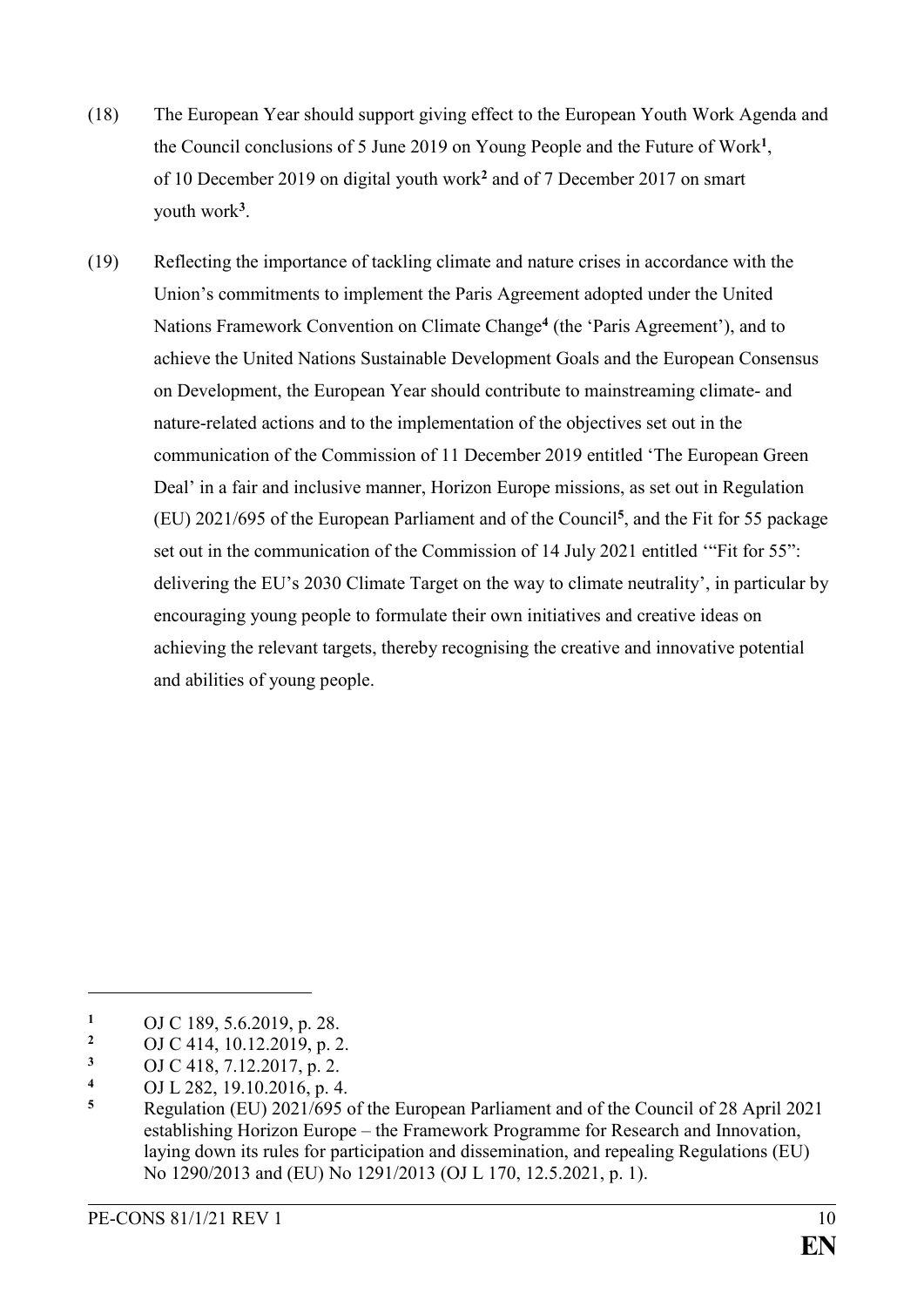- (20) The European Year should provide further impetus to the resolution of the European Parliament of 15 September 2020 on effective measures to 'green' Erasmus+, Creative Europe and the European Solidarity Corps**<sup>1</sup>** , which underlined that Erasmus+, through its support for formal and non-formal education, learning and training and for youth participation activities, is crucial for awareness-raising among Europeans, in particular young generations, to encourage them to have an active and informed position on sustainability and relevant policies and to become engaged and conscious future citizens. The European Parliament also highlighted, in that resolution, the major role played by youth and civil society organisations in that respect in sharing best practices and implementing projects raising younger generations' awareness about sustainability.
- (21) The European Year should build on and seek synergies with European events and initiatives, such as the European Youth Event, the European Youth Week, the European Youth Capital, the European Capital of Culture, Europe Day and European Heritage Days, and the Council of Europe's 'Youth for Democracy, Democracy for Youth' campaign.
- (22) In her State of the Union address, the President of the Commission highlighted that 'Europe needs all its youth'. In fulfilling its objectives, the European Year should be fully inclusive and should actively promote the participation of young people of diverse backgrounds, young people with fewer opportunities and young people from the outermost regions, in line with Commission Implementing Decision (EU) 2021/1877**<sup>2</sup>** .

<u>.</u>

**<sup>1</sup>** OJ C 385, 22.9.2021, p. 2.

**<sup>2</sup>** Commission Implementing Decision (EU) 2021/1877 of 22 October 2021 on the framework of inclusion measures of the Erasmus+ and European Solidarity Corps Programmes 2021- 2027 (OJ L 378, 26.10.2021, p. 15).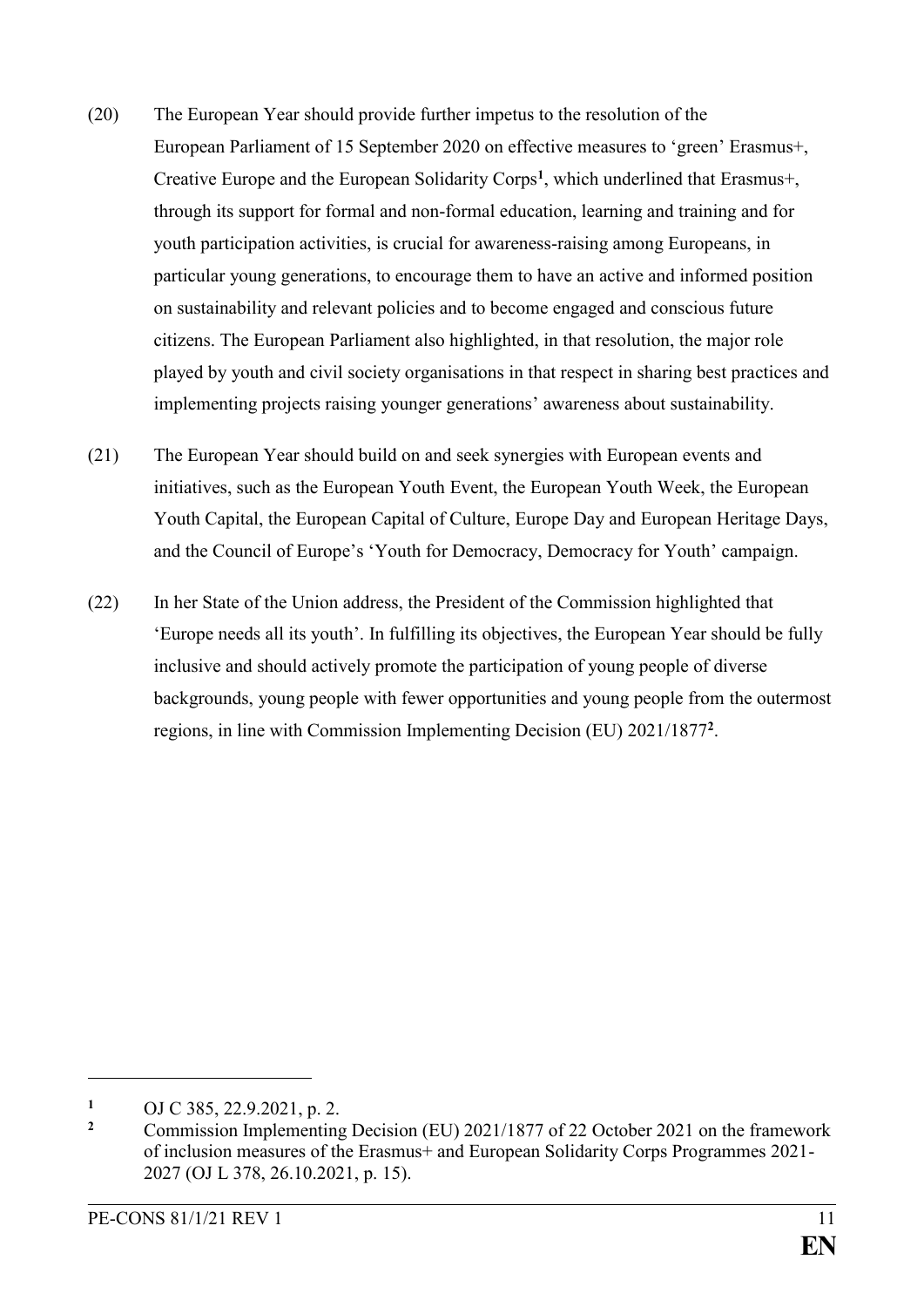- (23) It is important that the European Year contribute to increasing the interest and active participation of young people in democratic life and electoral processes, in particular at Union level. According to the European Parliament's 2019 Post-Election Eurobarometer, during the 2019 European Parliament elections, voter turnout among young people was much higher (42 %) as compared to that during the 2014 European Parliament elections (28 %). Turnout among young people should be further encouraged.
- (24) The European Year is firmly anchored in the principles recognised by the Charter of Fundamental Rights of the European Union (the 'Charter'). In particular, the European Year seeks, in its actions and activities, to ensure full gender equality and non-discrimination based on grounds of sex, racial or ethnic origin, religion or belief, disability, age or sexual orientation, and to promote the application of the Charter. The EU Strategy on the Rights of the Child, set out in the communication of the Commission of 24 March 2021 entitled 'EU strategy on the rights of the child', and the European Child Guarantee, established by Council Recommendation (EU) 2021/1004**<sup>1</sup>** , set a new standard for child and teen representation and recognise children and young people as active citizens and agents of change.

**<sup>1</sup>** Council Recommendation (EU) 2021/1004 of 14 June 2021 establishing a European Child Guarantee (OJ L 223, 22.6.2021, p. 14).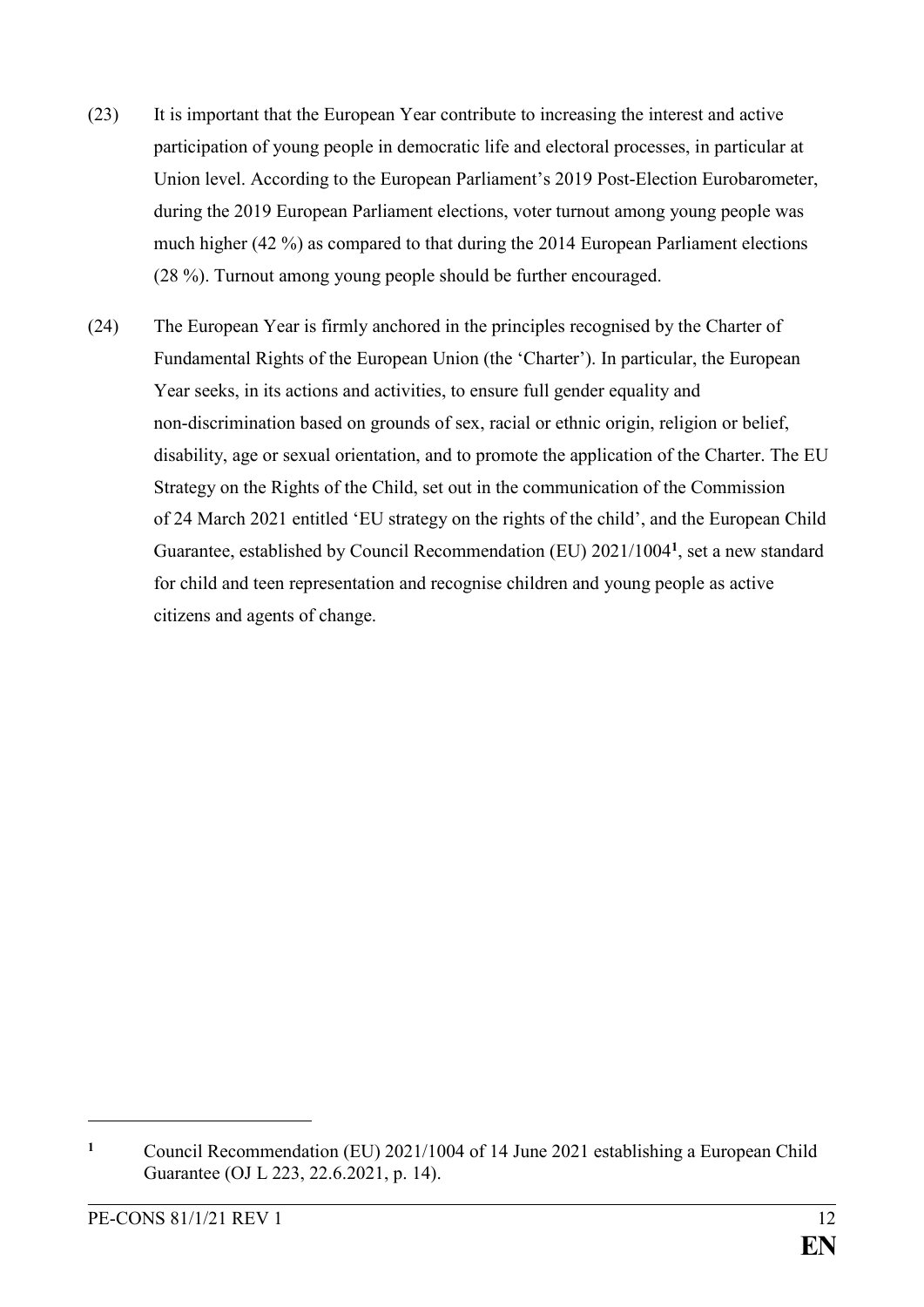(25) In order to ensure that the European Year is efficiently and effectively implemented, the European Year should make maximum use of delivery mechanisms that are already in place. In order to optimise the added value of the European Year and produce an additional positive impact on young people, synergies and complementarity should be sought, in particular, between the European Year and Union programmes, including programmes with international outreach specifically dedicated to young people and programmes without a transnational or international character, in particular programmes relating to education and training, sport, culture and the media, youth and their health, including mental health, as well as to solidarity, volunteering, employment and social inclusion, research and innovation, industry and enterprise, digital policy, agriculture and rural development, where those programmes have a focus on young farmers, environment and climate, cohesion policy, migration, security and international cooperation and development. Synergies and complementarity should also be sought between the European Year and activities undertaken by the Member States. Synergies and complementarity should build upon such Union programmes and activities undertaken by the Member States.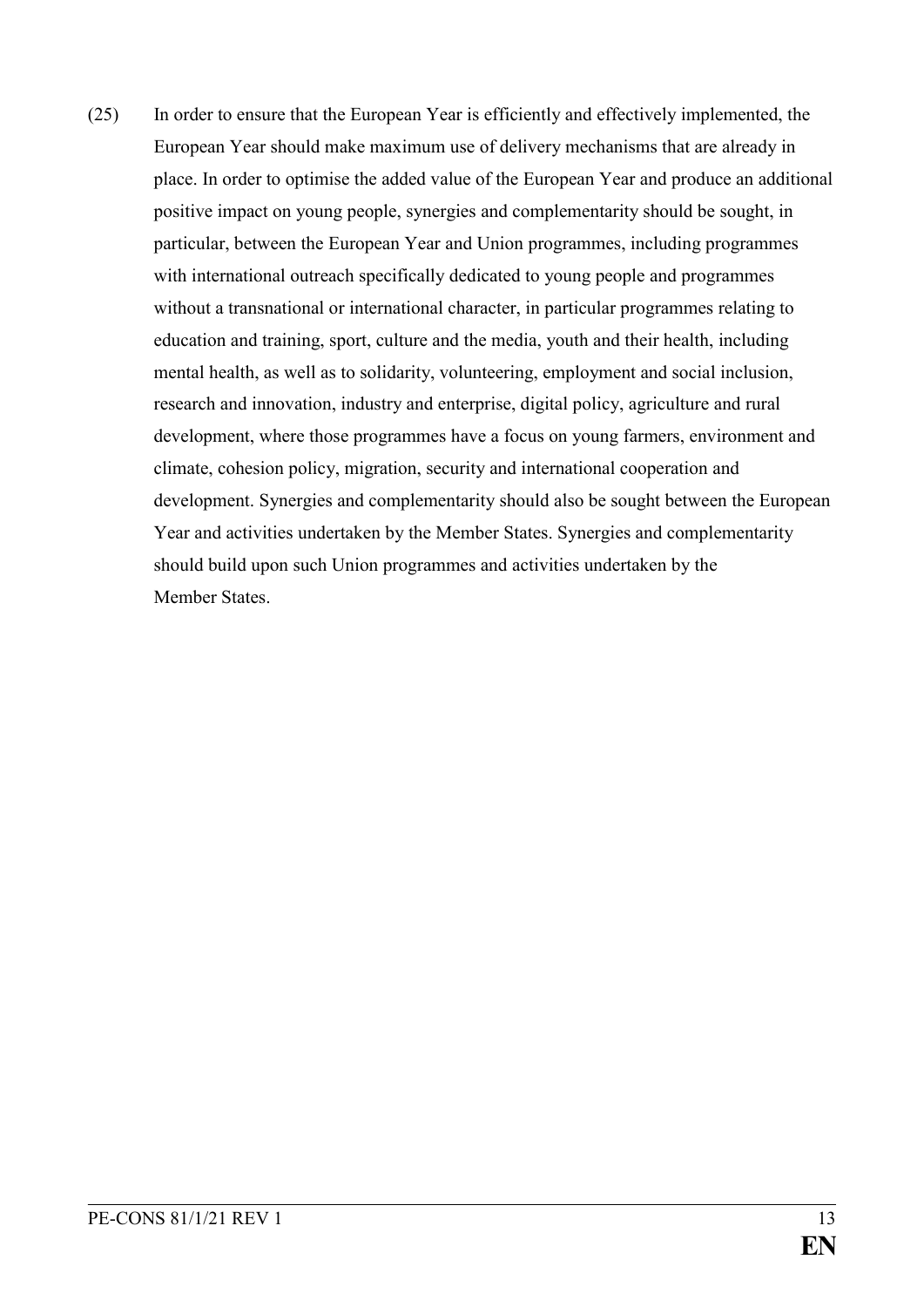- (26) By creating an environment for promoting the objectives of the European Year simultaneously at Union, national, regional and local levels, a greater synergy and a better use of resources can be achieved. In that regard, the Commission should provide information in a timely manner to, and closely cooperate with, the European Parliament, the Council, the Member States, the Committee of the Regions, the European Economic and Social Committee and bodies and associations active in the field of youth at Union level. In order to ensure that activities developed for the European Year have a European dimension, it is important to encourage Member States to collaborate with each other.
- (27) The coordination of the European Year at Union level should allow for co-creation. The Commission should convene joint or separate meetings with stakeholders and representatives of organisations or bodies in the field of youth and national coordinators to assist in co-creating and implementing the European Year at Union level. The EU Youth Coordinator should have a key role in those meetings and in reaching out to the various stakeholders and representatives of organisations or bodies in the field of youth.
- (28) The European Year should also focus on actions and activities which present potential European added value. The notion of 'European added value' is to be understood broadly and to be demonstrated in different ways, such as where actions or activities have a transnational character, particularly with regard to cooperation aimed at achieving a sustainable systemic impact or contributing to young people's European identity, awareness and ownership of Union values and fundamental rights, including gender equality, and ability to take part in the Union's representative and participative democracy.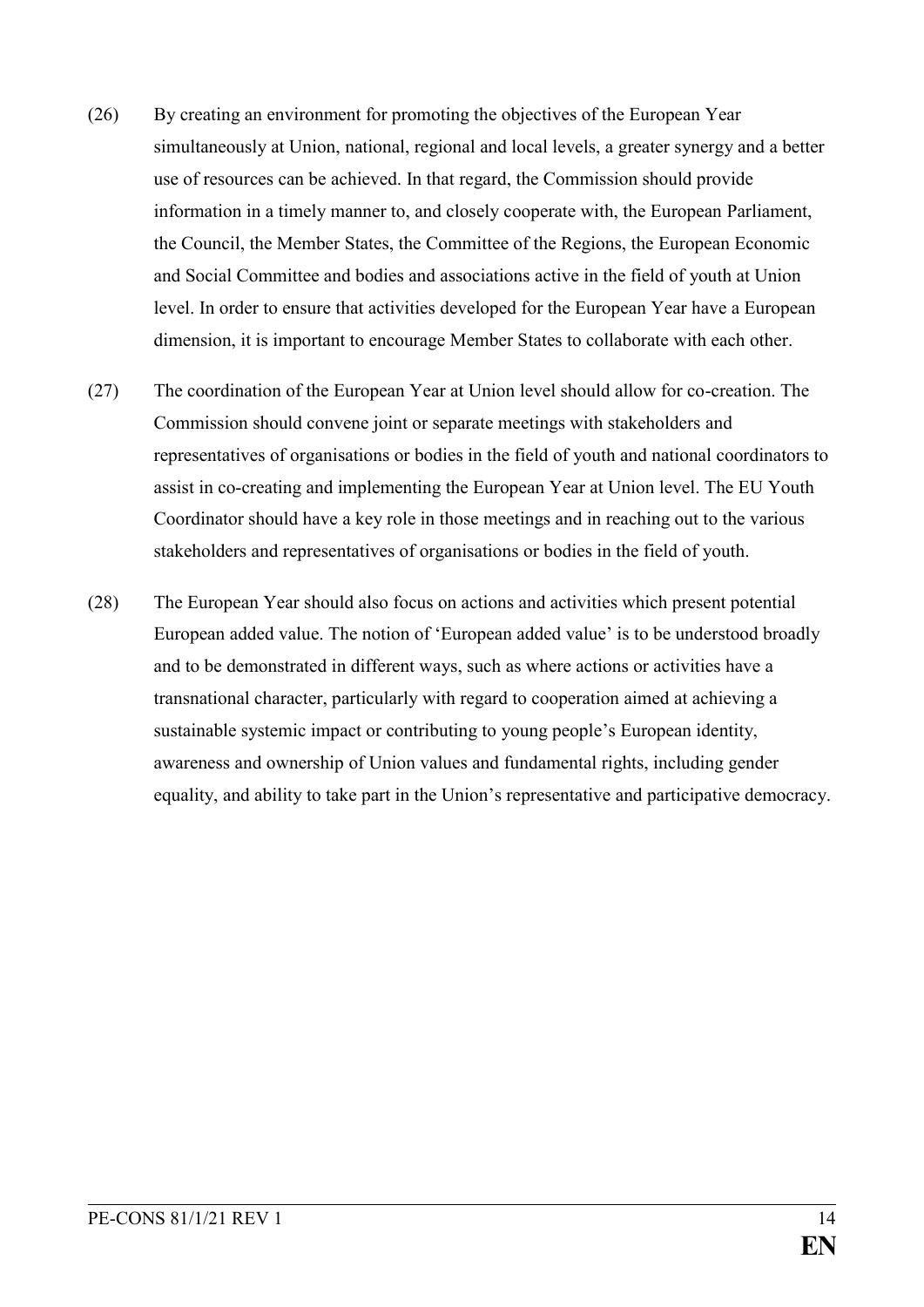- (29) The European Year should promote the dissemination of good practice, the undertaking of studies and research and the collection of data, statistics and other qualitative or quantitative information on the situation of young people in the Union, including on the effects of the COVID-19 pandemic, using sources such as the Youth Wiki, the EU Youth Report and the Youth Progress Index.
- (30) At Union level, the necessary financial allocation for the implementation of this Decision should be identified within the 2021-2027 multiannual financial framework. The minimum operational budget for the implementation of this Decision should be EUR 8 million. Additional financial support to the European Year should be provided by relevant Union programmes and instruments, subject to the availability of funding, and in accordance with the applicable rules. The financing of the European Year should not be to the detriment of the financing of projects in current Union programmes and should aim at securing a long-lasting legacy for the European Year beyond 2022. Without prejudice to the powers of the budgetary authority and in accordance with Article 314 TFEU, funding for that legacy should be identified within the 2021-2027 multiannual financial framework.
- (31) Since the objectives of this Decision cannot be sufficiently achieved by the Member States but can rather, by reason of the scale and effects of the proposed action, be better achieved at Union level, the Union may adopt measures, in accordance with the principle of subsidiarity as set out in Article 5 of the Treaty on European Union (TEU). In accordance with the principle of proportionality as set out in that Article, this Decision does not go beyond what is necessary in order to achieve those objectives.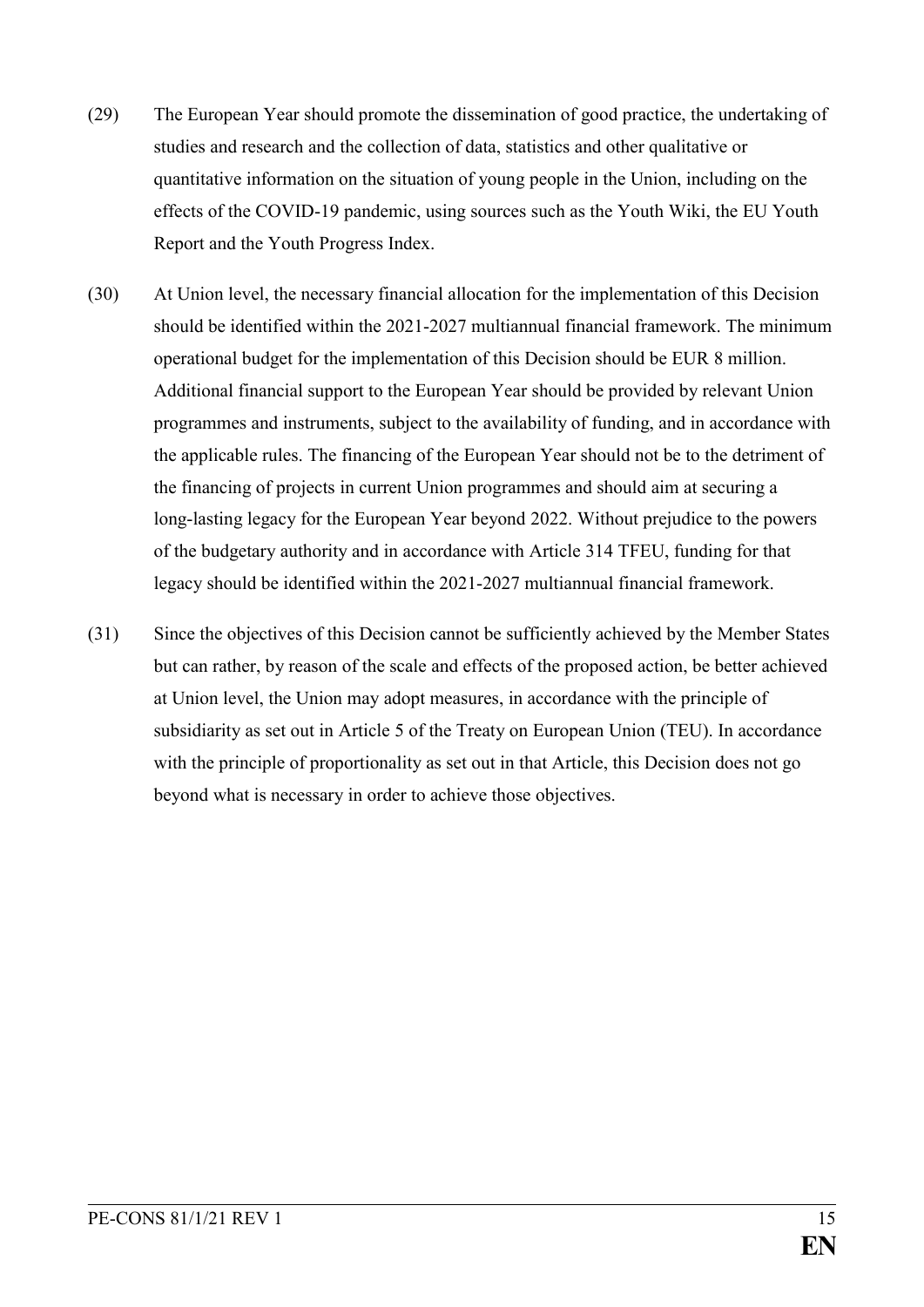- (32) In light of the impact of the COVID-19 pandemic on young people and, consequently, the pressing need for the European Year's objective of honouring, supporting and engaging with young people in a post-COVID-19 pandemic perspective, it is considered to be appropriate to provide for an exception to the eight-week period referred to in Article 4 of Protocol No 1 on the role of national Parliaments in the European Union, annexed to the TEU, to the TFEU and to the Treaty establishing the European Atomic Energy Community.
- (33) Following the consequences of the COVID-19 pandemic, timely application of this Decision is needed for the purpose of ensuring a swift implementation of the European Year. This Decision should enter into force as a matter of urgency on the day following that of its publication in the *Official Journal of the European Union* and should apply from 1 January 2022,

HAVE ADOPTED THIS DECISION: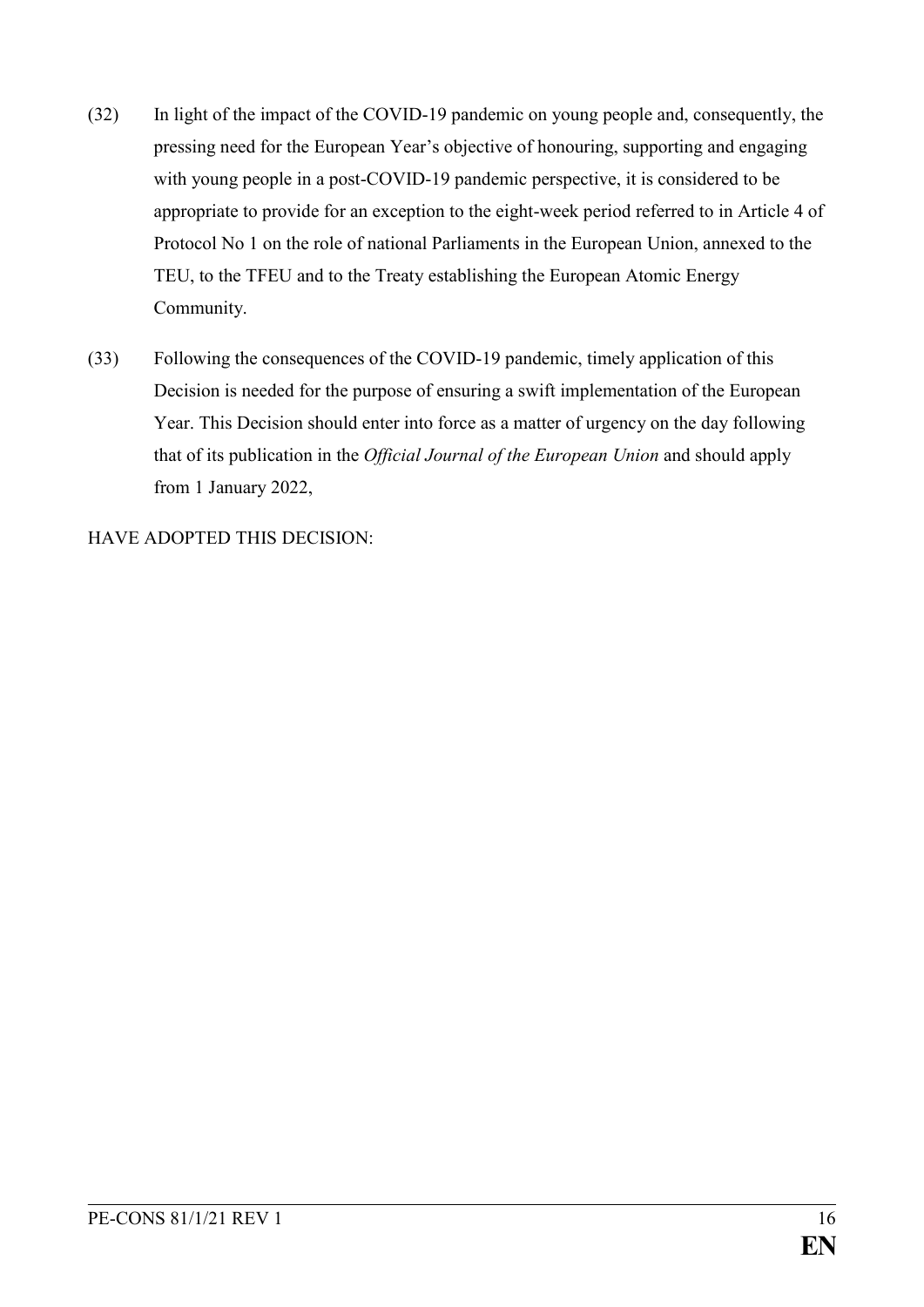#### *Subject matter*

The year 2022 shall be designated as the 'European Year of Youth 2022' (the 'European Year').

#### *Article 2*

### *Objectives*

In line with the objectives of the 2019-2027 European Union Youth Strategy and the European Youth Goals, as defined in the 2019-2027 European Union Youth Strategy and Annex 3 thereto, which have a cross-sectoral approach aiming at ensuring that the interests and needs of young people are duly taken into account in political action at all levels, the overall objective of the European Year shall be to boost the efforts of the Union, the Member States and regional and local authorities, together with civil society actors, to empower, honour, support and engage with young people, including those with fewer opportunities, in a post-COVID-19 pandemic perspective with a view to having a long-term positive impact for young people. In particular, the European Year shall aim to: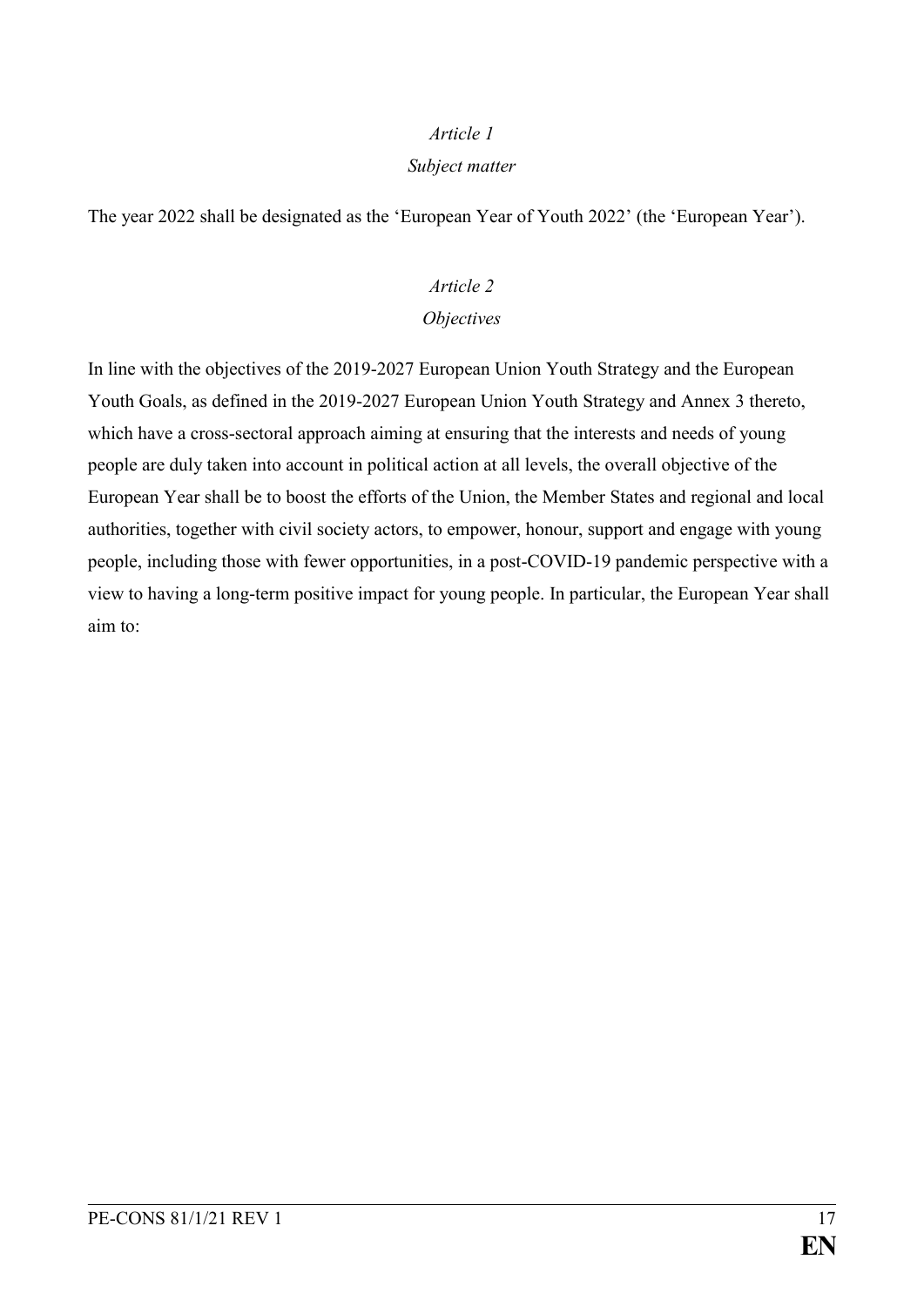- (a) renew the positive perspectives for young people, with a particular focus on the negative effects that the COVID-19 pandemic had on them, while highlighting how the green transition, the digital transition and other Union policies offer opportunities for young people and for society at large, drawing inspiration from the actions, vision and insights of young people to further strengthen and invigorate the common European project and listening to young people, taking into account their needs and concerns, and support young people in developing concrete, inclusive opportunities and deliverables, while making optimal use of Union instruments;
- (b) empower and support young people, including through youth work, especially young people with fewer opportunities, young people from disadvantaged and diverse backgrounds, young people belonging to vulnerable and marginalised groups, young people from rural, remote, peripheral and less-developed areas and young people from outermost regions, to acquire relevant knowledge and competences and thus become active and engaged citizens and actors of change, inspired by a European sense of belonging, including additional efforts at building capacity for youth participation and civic engagement among young people and among all stakeholders that work to represent their interests and involving the contribution of young people from diverse backgrounds in key consultation processes, such as the Conference on the Future of Europe and the EU Youth Dialogue process;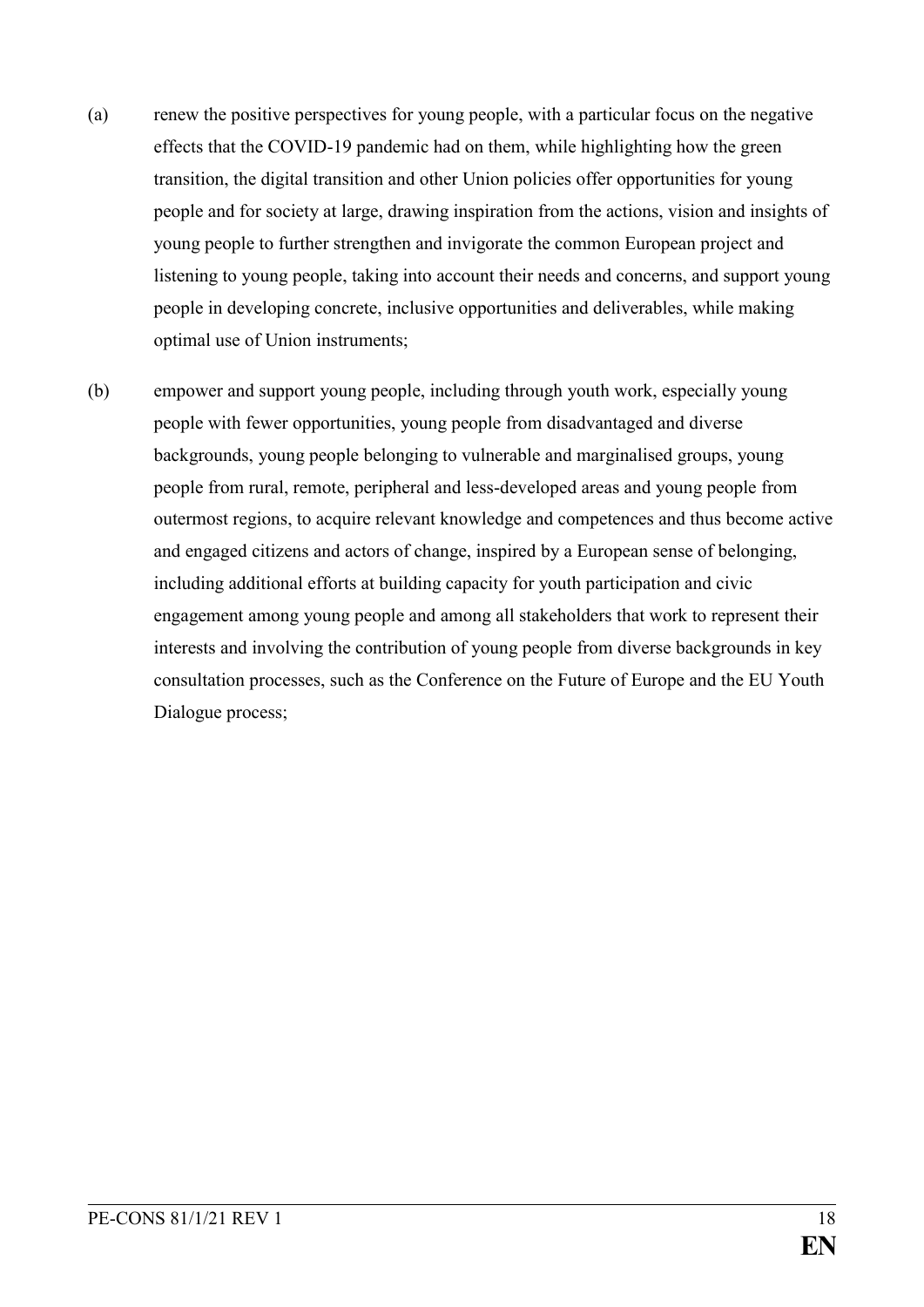- (c) support young people to acquire a better understanding of, and actively promote the various opportunities available to them from, public policies at Union, national, regional and local level in order to support their personal, social, economic and professional development in a green, digital and inclusive world, while aiming to remove the remaining barriers thereto;
- (d) mainstream youth policy across all relevant Union policy fields in line with the 2019-2027 European Union Youth Strategy to encourage the bringing of a youth perspective into policy-making at all levels.

#### *Types of measures*

- 1. The measures to be taken to achieve the objectives set out in Article 2 shall include the following activities at Union and, building on existing possibilities, national, regional or local level and, where relevant, in partner countries, linked to the objectives of the European Year:
	- (a) conferences, events, both cultural or otherwise, and policy initiatives targeting young people to promote an inclusive and accessible debate on challenges, including the impact of the COVID-19 pandemic, that young people, including those with fewer opportunities and belonging to vulnerable groups, face, such as their social situation, access to education and training, and working conditions, and on the course of action that stakeholders at different levels can take;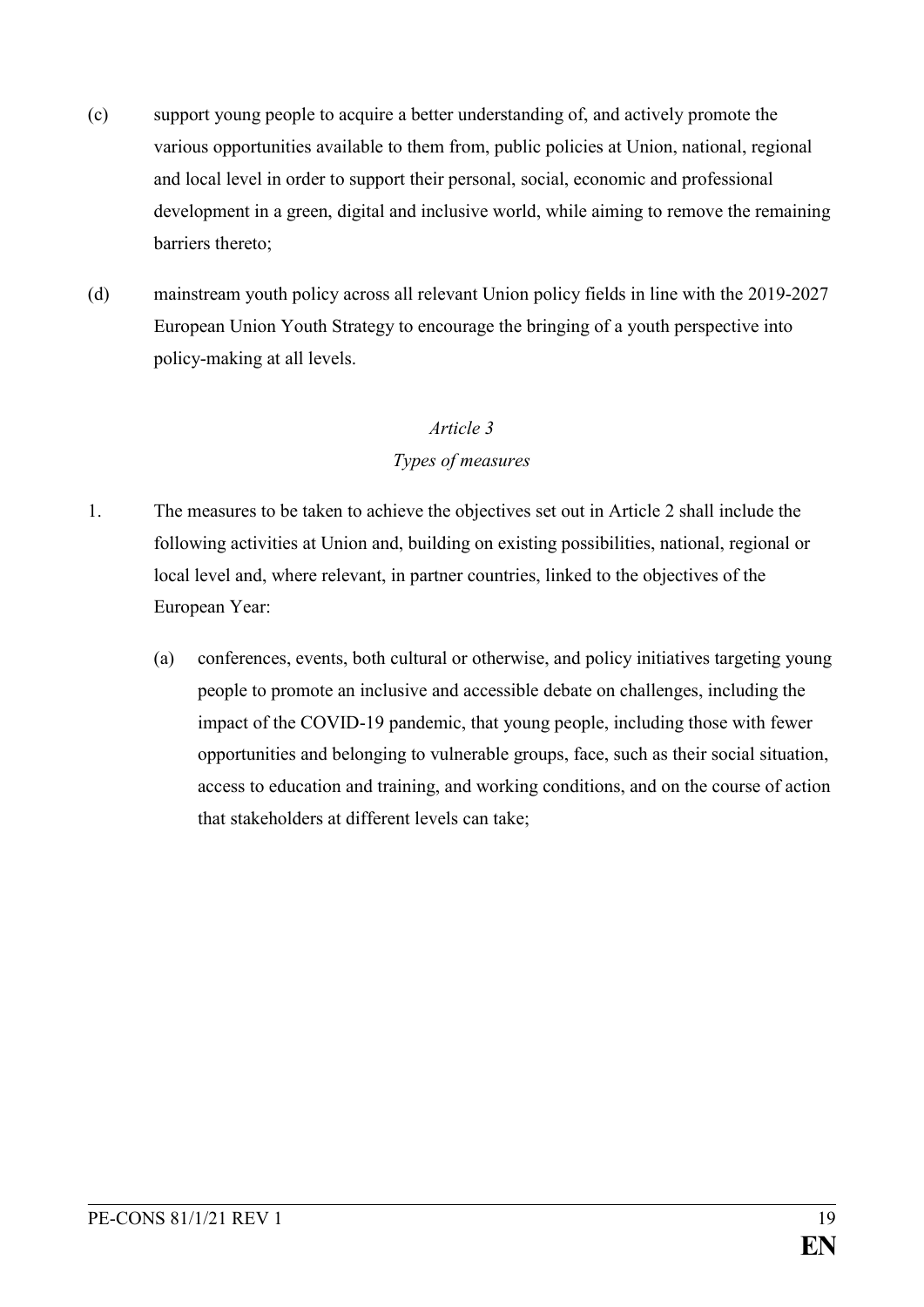- (b) promoting youth participation and enhancing the use of existing and new innovative tools, channels and programmes that enable all young people to reach policy-makers by identifying, collecting and sharing experiences and good practice and raising awareness among policy-makers of those tools, channels and programmes;
- (c) gathering ideas using participatory methods in an effort to co-create and co-implement the European Year;
- (d) information, education and awareness-raising campaigns to convey values such as respect, equality, justice, solidarity, volunteering, a sense of belonging and safety and a feeling of being heard and respected in order to stimulate young people to actively contribute to building a society that is more inclusive, green and digital;
- (e) creating spaces and tools for exchanges on turning challenges into opportunities and ideas into actions in an entrepreneurial spirit, while fostering creativity, community and cooperation;
- (f) undertaking studies and research on the situation of young people in the Union, paying particular attention to the effects of the COVID-19 pandemic, producing and using harmonised European statistics and other relevant Union-level data, and promoting and disseminating those results at the European, national or regional level;
- (g) promoting programmes, funding opportunities, projects, actions and networks of relevance to young people, including through social media and online communities.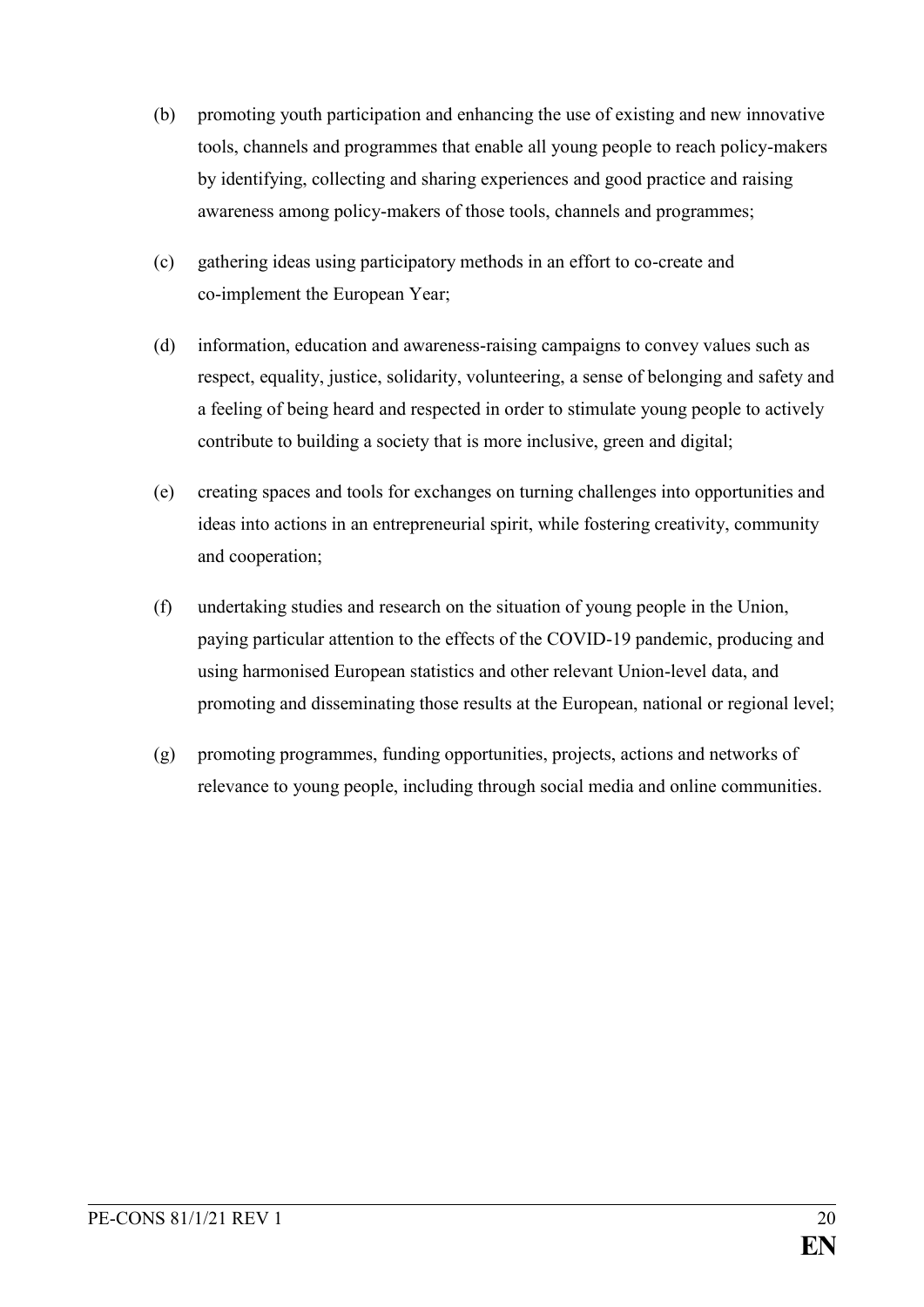2. The Commission and the Member States may identify other activities which could contribute to the objectives of the European Year and allow references to the European Year to be used as label in promoting those activities in so far as they contribute to achieving those objectives. The institutions and bodies of the Union and Member States may also identify such other activities and suggest them to the Commission.

# *Article 4 Coordination at national level*

Member States shall be responsible for organising participation in the European Year at national level. Member States shall appoint national coordinators for that purpose. National coordinators shall ensure that the relevant activities are coordinated at national level. They shall also ensure that young people, youth organisations and civil society organisations, including, where they exist, national youth councils, and other relevant stakeholders, are actively involved in and actively engage with co-creating, implementing and reviewing the implementation of the activities of the European Year at national level.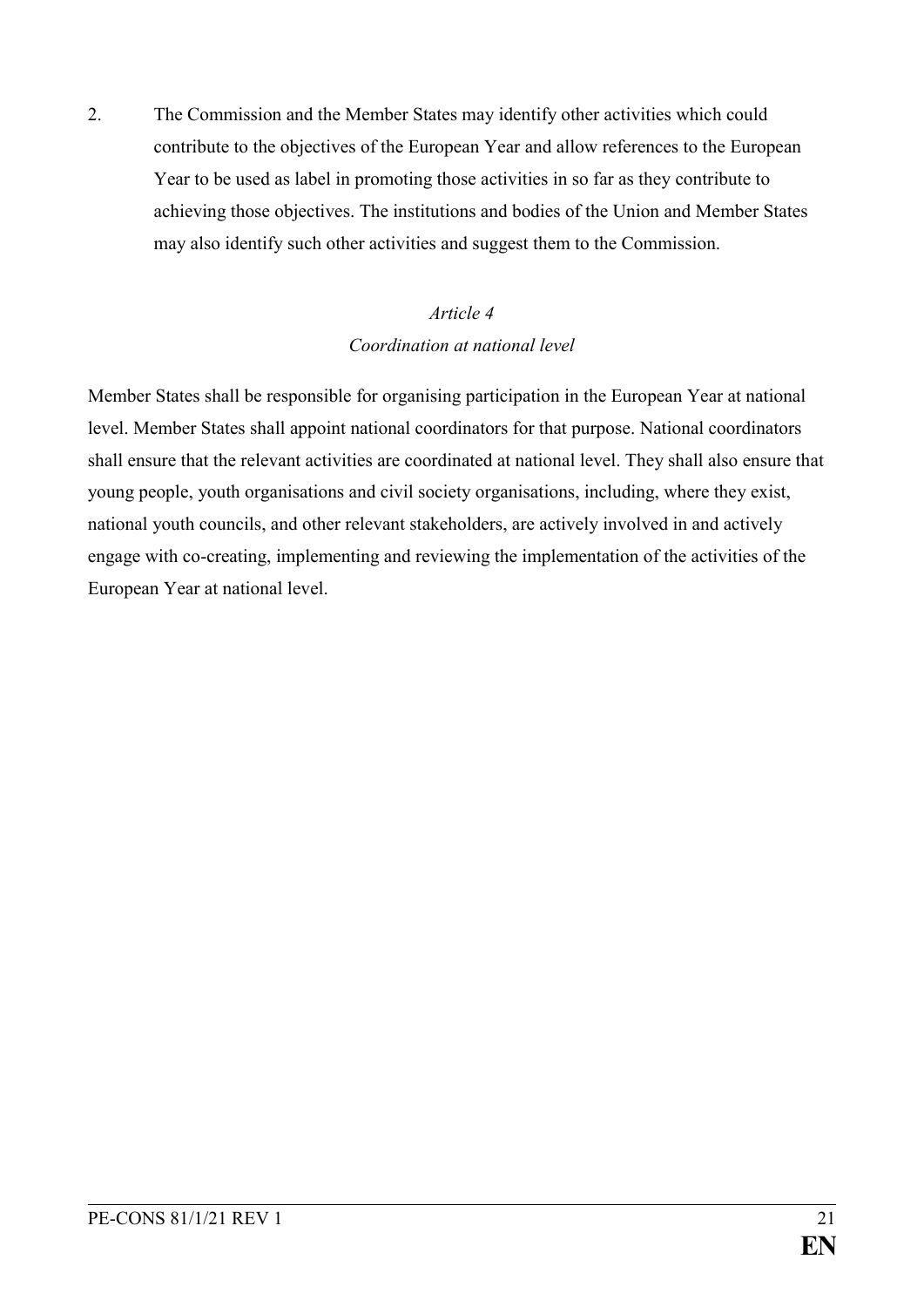# *Article 5 Coordination at Union level*

- 1. The Commission shall convene meetings of the national coordinators in order to coordinate the running of the European Year. Those meetings shall also serve as an opportunity to exchange information regarding the implementation of the European Year at Union and national level. Representatives of the European Parliament may participate as observers and contribute to these meetings.
- 2. The coordination of the European Year at Union level shall have a transversal approach with a view to creating synergies between the various Union programmes and initiatives of relevance to young people and shall be duly taken into account at national level.
- 3. The Commission shall convene meetings of stakeholders and representatives of organisations or bodies in the field of youth, including the European Youth Forum and other youth organisations, to assist in co-creating and implementing the European Year at Union level.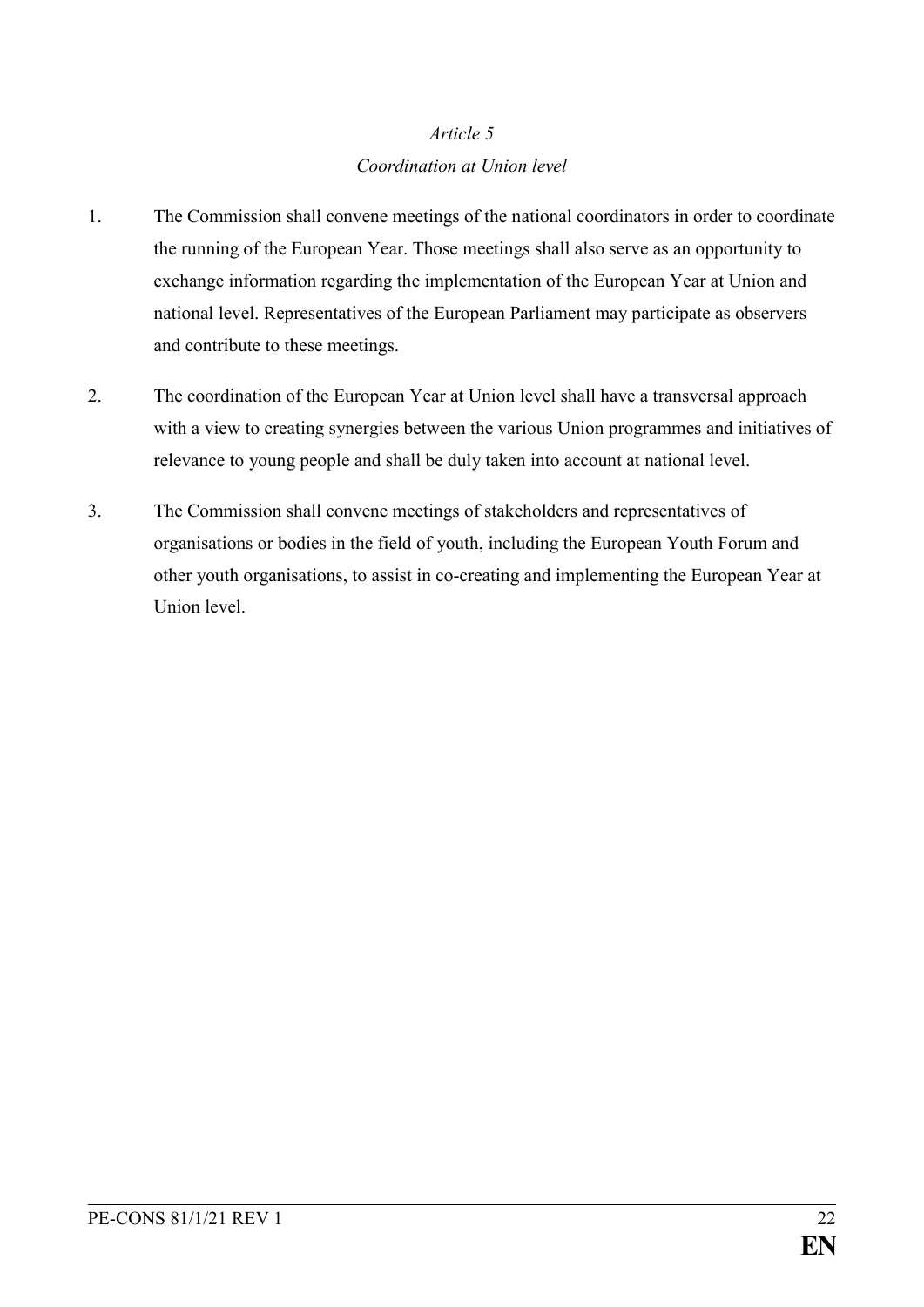#### *Cooperation at international level*

For the purpose of the European Year, the Commission, where necessary, shall cooperate with international partners and competent international organisations, while ensuring the visibility of the Union's participation. The Commission shall, in particular, ensure the cooperation with the Council of Europe, including through the EU-Council of Europe Youth Partnership and by establishing strong links with the Council of Europe's 'Youth for Democracy, Democracy for Youth' campaign and with international youth networks and organisations.

### *Article 7*

# *Monitoring and evaluation*

By 31 December 2023, the Commission shall submit a report to the European Parliament, to the Council, to the European Economic and Social Committee and to the Committee of the Regions on the implementation, results and overall assessment of the measures provided for in this Decision. That report shall include ideas for further common endeavours in the field of youth in order to create a long-lasting legacy for the European Year.